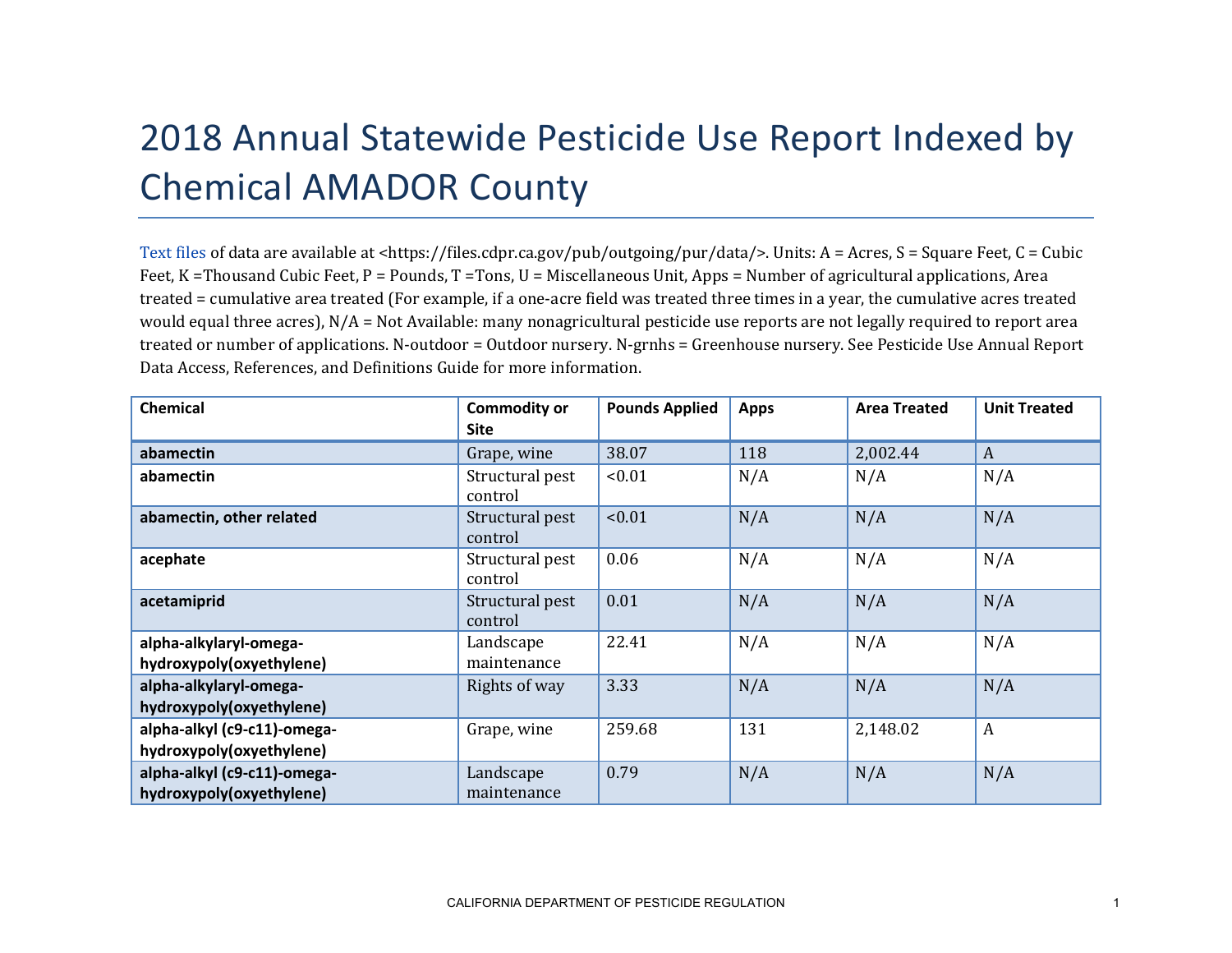| <b>Chemical</b>                                         | <b>Commodity or</b><br><b>Site</b> | <b>Pounds Applied</b> | <b>Apps</b>  | <b>Area Treated</b> | <b>Unit Treated</b> |
|---------------------------------------------------------|------------------------------------|-----------------------|--------------|---------------------|---------------------|
| alpha-alkyl (c9-c11)-omega-<br>hydroxypoly(oxyethylene) | Rights of way                      | 2.86                  | N/A          | N/A                 | N/A                 |
| alpha-pinene beta-pinene copolymer                      | Grape, wine                        | 844.2                 | 228          | 3,261.81            | $\overline{A}$      |
| alkyl (c9-c11) oligomeric d-glucopyranoside             | Wheat (forage -<br>fodder)         | 0.92                  | 3            | 87.0                | $\boldsymbol{A}$    |
| alkyl (c8,c10) polyglucoside                            | Alfalfa                            | 25.09                 | 8            | 469.3               | $\overline{A}$      |
| alkyl (c8,c10) polyglucoside                            | Wheat (forage -<br>fodder)         | 23.08                 | 6            | 354.0               | $\boldsymbol{A}$    |
| d-trans allethrin                                       | Structural pest<br>control         | 0.01                  | N/A          | N/A                 | N/A                 |
| allyloxypolyethylene glycol acetate                     | Rights of way                      | 0.3                   | N/A          | N/A                 | N/A                 |
| aluminum phosphide                                      | Landscape<br>maintenance           | 0.12                  | N/A          | N/A                 | N/A                 |
| aminocyclopyrachlor                                     | Landscape<br>maintenance           | 1.86                  | N/A          | N/A                 | N/A                 |
| aminocyclopyrachlor                                     | Rights of way                      | 0.42                  | N/A          | N/A                 | N/A                 |
| aminocyclopyrachlor, potassium salt                     | Rights of way                      | 0.59                  | N/A          | N/A                 | N/A                 |
| aminopyralid, triisopropanolamine salt                  | Forest,<br>timberland              | 9.25                  | 10           | 62.0                | $\mathbf{A}$        |
| aminopyralid, triisopropanolamine salt                  | Landscape<br>maintenance           | 4.69                  | N/A          | N/A                 | N/A                 |
| aminopyralid, triisopropanolamine salt                  | Pastureland                        | 76.81                 | 3            | 510.0               | $\mathbf{A}$        |
| aminopyralid, triisopropanolamine salt                  | Rights of way                      | 48.65                 | N/A          | N/A                 | N/A                 |
| aminopyralid, triisopropanolamine salt                  | Uncultivated ag                    | 5.98                  | N/A          | 28.33               | $\boldsymbol{A}$    |
| aminopyralid, triisopropanolamine salt                  | Uncultivated<br>non-ag             | 2.11                  | $\mathbf{1}$ | 10.0                | A                   |
| 4-aminopyridine                                         | Structural pest<br>control         | 0.03                  | N/A          | N/A                 | N/A                 |
| ammonium nitrate                                        | Alfalfa                            | 11.95                 | 8            | 469.3               | $\boldsymbol{A}$    |
| ammonium nitrate                                        | Wheat (forage -<br>fodder)         | 10.99                 | 6            | 354.0               | $\boldsymbol{A}$    |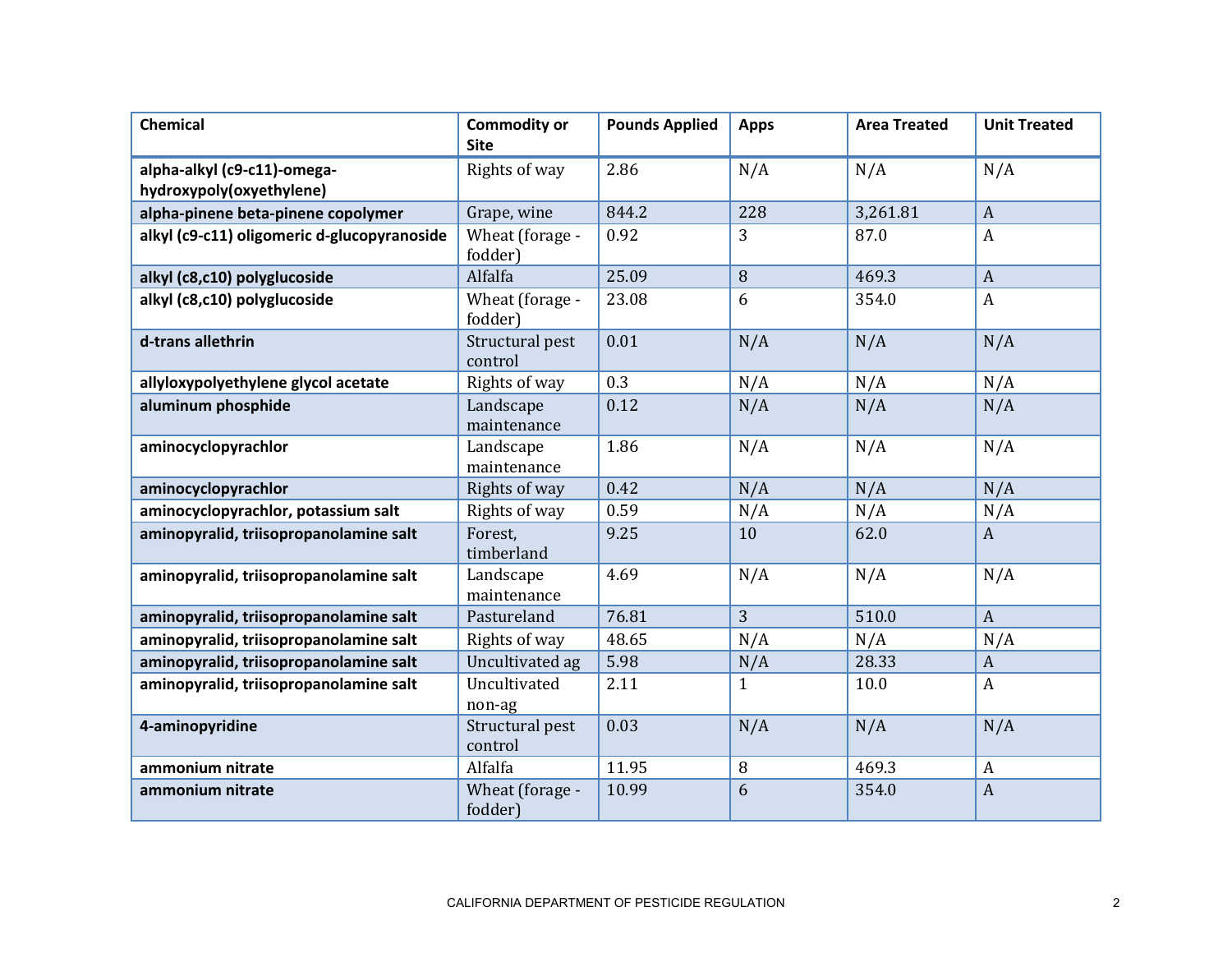| Chemical                                                                                                | <b>Commodity or</b><br><b>Site</b> | <b>Pounds Applied</b> | <b>Apps</b>    | <b>Area Treated</b> | <b>Unit Treated</b> |
|---------------------------------------------------------------------------------------------------------|------------------------------------|-----------------------|----------------|---------------------|---------------------|
| ammonium sulfate                                                                                        | Alfalfa                            | 133.63                | 13             | 744.3               | $\boldsymbol{A}$    |
| ammonium sulfate                                                                                        | Grape, wine                        | 431.47                | 64             | 1,113.54            | $\overline{A}$      |
| ammonium sulfate                                                                                        | Olive                              | 0.52                  | $\overline{2}$ | 1.5                 | A                   |
| ammonium sulfate                                                                                        | Wheat (forage -<br>fodder)         | 21.98                 | 6              | 354.0               | $\mathbf{A}$        |
| azoxystrobin                                                                                            | Grape, wine                        | 10.63                 | $\overline{2}$ | 68.0                | $\mathbf{A}$        |
| azoxystrobin                                                                                            | Landscape<br>maintenance           | 0.02                  | N/A            | N/A                 | N/A                 |
| bacillus pumilus, strain qst 2808                                                                       | Grape, wine                        | 32.78                 | 9              | 267.26              | $\boldsymbol{A}$    |
| bacillus subtilis gb03                                                                                  | Landscape<br>maintenance           | < 0.01                | N/A            | N/A                 | N/A                 |
| benzoic acid                                                                                            | Landscape<br>maintenance           | 0.43                  | N/A            | N/A                 | N/A                 |
| benzoic acid                                                                                            | Rights of way                      | 0.25                  | N/A            | N/A                 | N/A                 |
| benzoic acid                                                                                            | Uncultivated ag                    | 0.46                  | N/A            | 28.33               | $\boldsymbol{A}$    |
| beta-conglutin                                                                                          | Grape, wine                        | 2.1                   | $\mathbf{1}$   | 5.0                 | $\boldsymbol{A}$    |
| bifenazate                                                                                              | Grape, wine                        | 16.18                 | 5              | 39.1                | $\boldsymbol{A}$    |
| bifenthrin                                                                                              | Landscape<br>maintenance           | 0.17                  | N/A            | N/A                 | N/A                 |
| bifenthrin                                                                                              | Regulatory pest<br>control         | 0.02                  | N/A            | N/A                 | N/A                 |
| bifenthrin                                                                                              | Structural pest<br>control         | 65.56                 | N/A            | N/A                 | N/A                 |
| n,n-bis-(2-omega-                                                                                       | Alfalfa                            | 2.46                  | 2              | 80.0                | $\boldsymbol{A}$    |
| hydroxypoly(oxyethylene)ethyl)alkylamine,<br>alkyl derived from tallow fatty acids                      |                                    |                       |                |                     |                     |
| n,n-bis-(2-omega-<br>hydroxypoly(oxyethylene)ethyl)alkylamine,<br>alkyl derived from tallow fatty acids | Grape, wine                        | 33.29                 | 135            | 1,759.83            | $\boldsymbol{A}$    |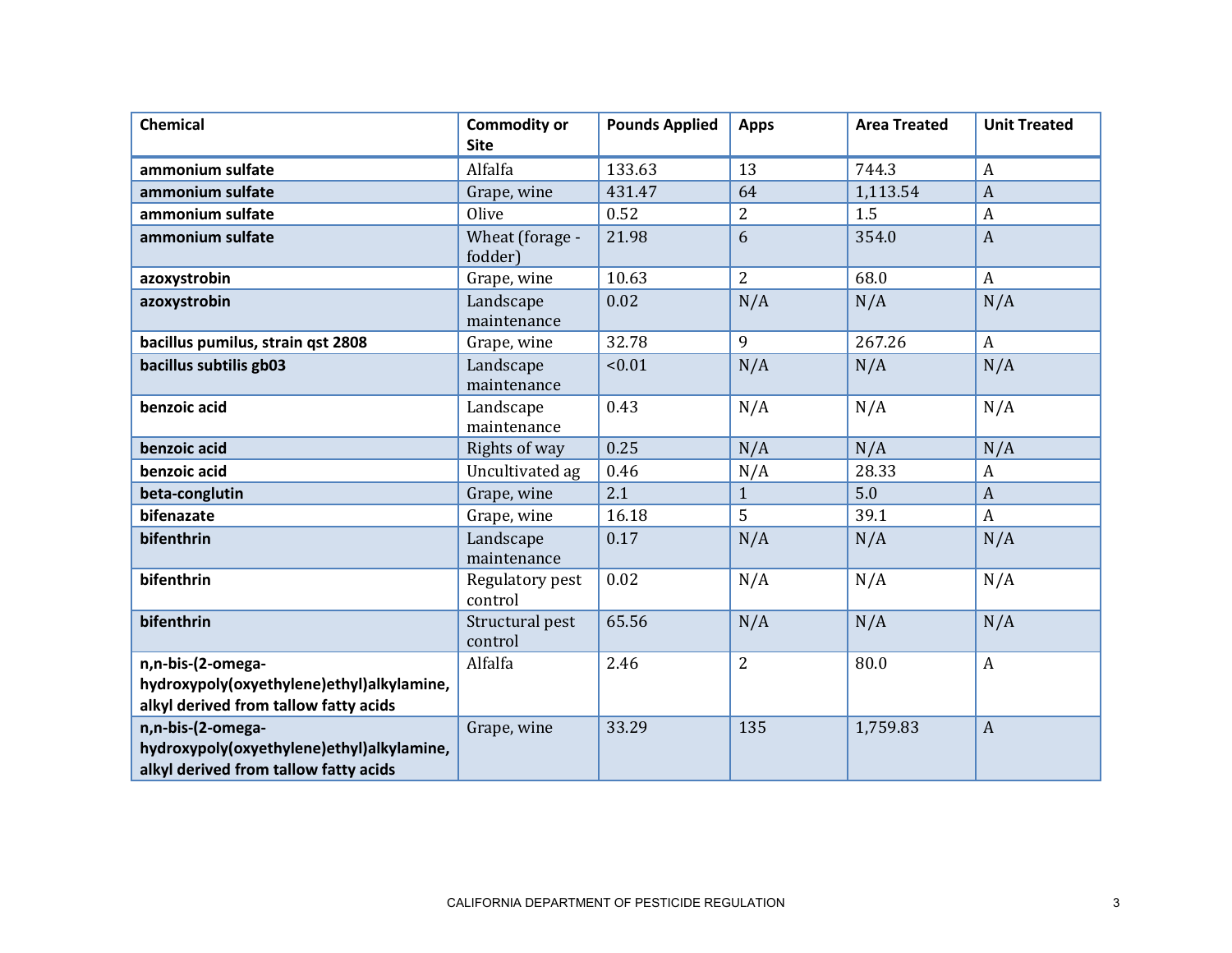| <b>Chemical</b>                                             | <b>Commodity or</b><br><b>Site</b> | <b>Pounds Applied</b> | <b>Apps</b>  | <b>Area Treated</b> | <b>Unit Treated</b> |
|-------------------------------------------------------------|------------------------------------|-----------------------|--------------|---------------------|---------------------|
| n,n-bis-(2-omega-                                           | Rights of way                      | 0.46                  | $\mathbf{1}$ | 2.0                 | A                   |
| hydroxypoly(oxyethylene)ethyl)alkylamine,                   |                                    |                       |              |                     |                     |
| alkyl derived from tallow fatty acids                       |                                    |                       |              |                     |                     |
| n,n-bis-(2-omega-                                           | Rights of way                      | 5.25                  | N/A          | N/A                 | N/A                 |
| hydroxypoly(oxyethylene)ethyl)alkylamine,                   |                                    |                       |              |                     |                     |
| alkyl derived from tallow fatty acids                       |                                    |                       |              |                     |                     |
| n,n-bis-(2-omega-                                           | Uncultivated                       | 0.77                  | $\mathbf{1}$ | 5.0                 | $\mathbf{A}$        |
| hydroxypoly(oxyethylene)ethyl)alkylamine,                   | non-ag                             |                       |              |                     |                     |
| alkyl derived from tallow fatty acids                       |                                    |                       |              |                     |                     |
| borax                                                       | Structural pest<br>control         | 0.26                  | N/A          | N/A                 | N/A                 |
| boric acid                                                  | Structural pest<br>control         | 7.39                  | N/A          | N/A                 | N/A                 |
| boscalid                                                    | Grape, wine                        | 137.11                | 60           | 744.18              | $\mathbf{A}$        |
| brodifacoum                                                 | Structural pest<br>control         | < 0.01                | N/A          | N/A                 | N/A                 |
| bromadiolone                                                | Landscape<br>maintenance           | < 0.01                | N/A          | N/A                 | N/A                 |
| bromadiolone                                                | Structural pest<br>control         | 0.02                  | N/A          | N/A                 | N/A                 |
| bromadiolone                                                | Vertebrate<br>control              | < 0.01                | N/A          | N/A                 | N/A                 |
| bromethalin                                                 | Landscape<br>maintenance           | < 0.01                | N/A          | N/A                 | N/A                 |
| bromethalin                                                 | Structural pest<br>control         | < 0.01                | N/A          | N/A                 | N/A                 |
| bromoxynil octanoate                                        | Wheat (forage -<br>fodder)         | 42.95                 | $\mathbf{1}$ | 59.0                | $\mathbf{A}$        |
| burkholderia sp strain a396 cells and<br>fermentation media | Grape, wine                        | 580.99                | 10           | 152.0               | $\overline{A}$      |
| butyl alcohol                                               | Landscape<br>maintenance           | 7.01                  | N/A          | N/A                 | N/A                 |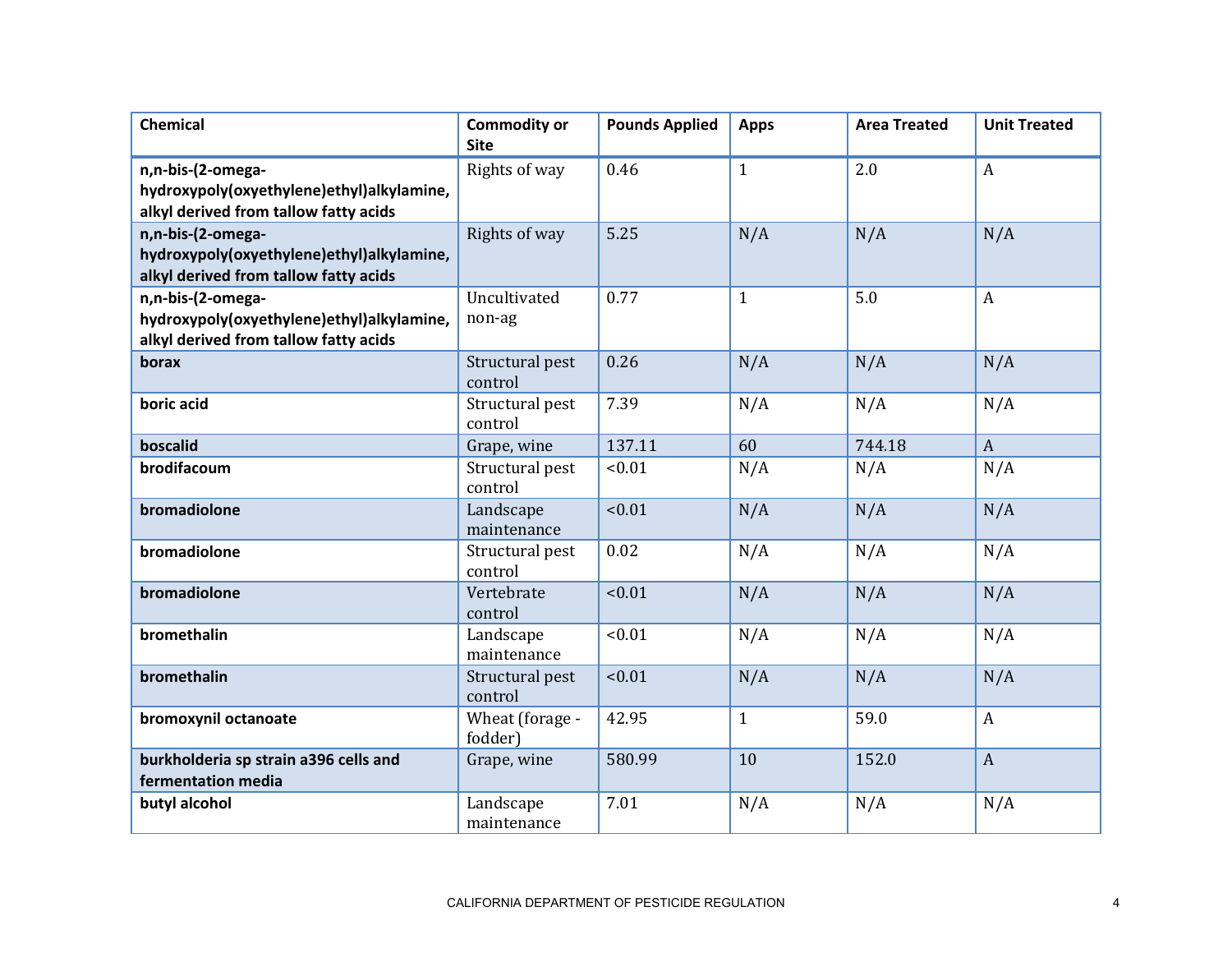| <b>Chemical</b>                             | <b>Commodity or</b><br><b>Site</b> | <b>Pounds Applied</b> | <b>Apps</b>    | <b>Area Treated</b> | <b>Unit Treated</b> |
|---------------------------------------------|------------------------------------|-----------------------|----------------|---------------------|---------------------|
| butyl alcohol                               | Rangeland                          | 0.3                   | N/A            | 5.0                 | $\mathbf{A}$        |
| butyl alcohol                               | Rights of way                      | 19.97                 | N/A            | N/A                 | N/A                 |
| butyl alcohol                               | Uncultivated ag                    | 2.19                  | N/A            | 28.33               | $\mathbf{A}$        |
| butyl lactate                               | Landscape<br>maintenance           | 0.11                  | N/A            | N/A                 | N/A                 |
| calcium chloride                            | Landscape<br>maintenance           | 0.31                  | N/A            | N/A                 | N/A                 |
| capric acid                                 | Grape, wine                        | 86.21                 | $\mathbf{1}$   | 60.0                | $\boldsymbol{A}$    |
| caprylic acid                               | Grape, wine                        | 126.62                | $\mathbf{1}$   | 60.0                | $\overline{A}$      |
| carfentrazone-ethyl                         | Alfalfa                            | 2.45                  | $\mathbf{1}$   | 105.0               | $\boldsymbol{A}$    |
| carfentrazone-ethyl                         | Forage<br>hay/silage               | 0.73                  | $\mathbf{1}$   | 50.0                | $\mathbf{A}$        |
| carfentrazone-ethyl                         | Grape, wine                        | 4.93                  | 15             | 223.62              | $\boldsymbol{A}$    |
| carfentrazone-ethyl                         | Landscape<br>maintenance           | 0.56                  | N/A            | N/A                 | N/A                 |
| carfentrazone-ethyl                         | Wheat (forage -<br>fodder)         | 2.96                  | 5              | 205.0               | $\boldsymbol{A}$    |
| castor oil ethoxylate                       | Grape, wine                        | 5.84                  | $\mathbf{1}$   | 38.0                | $\boldsymbol{A}$    |
| chenopodium ambrosiodes near<br>ambrosiodes | Grape, wine                        | 13.73                 | $\mathbf{1}$   | 10.8                | $\overline{A}$      |
| chlorantraniliprole                         | Grape, wine                        | 9.26                  | $\overline{4}$ | 121.0               | $\mathbf{A}$        |
| chlorantraniliprole                         | Structural pest<br>control         | 0.23                  | N/A            | N/A                 | N/A                 |
| chlorfenapyr                                | Structural pest<br>control         | 1.86                  | N/A            | N/A                 | N/A                 |
| chlorophacinone                             | Landscape<br>maintenance           | < 0.01                | N/A            | N/A                 | N/A                 |
| chlorothalonil                              | Landscape<br>maintenance           | 91.39                 | N/A            | N/A                 | N/A                 |
| chlorsulfuron                               | Landscape<br>maintenance           | 0.86                  | N/A            | N/A                 | N/A                 |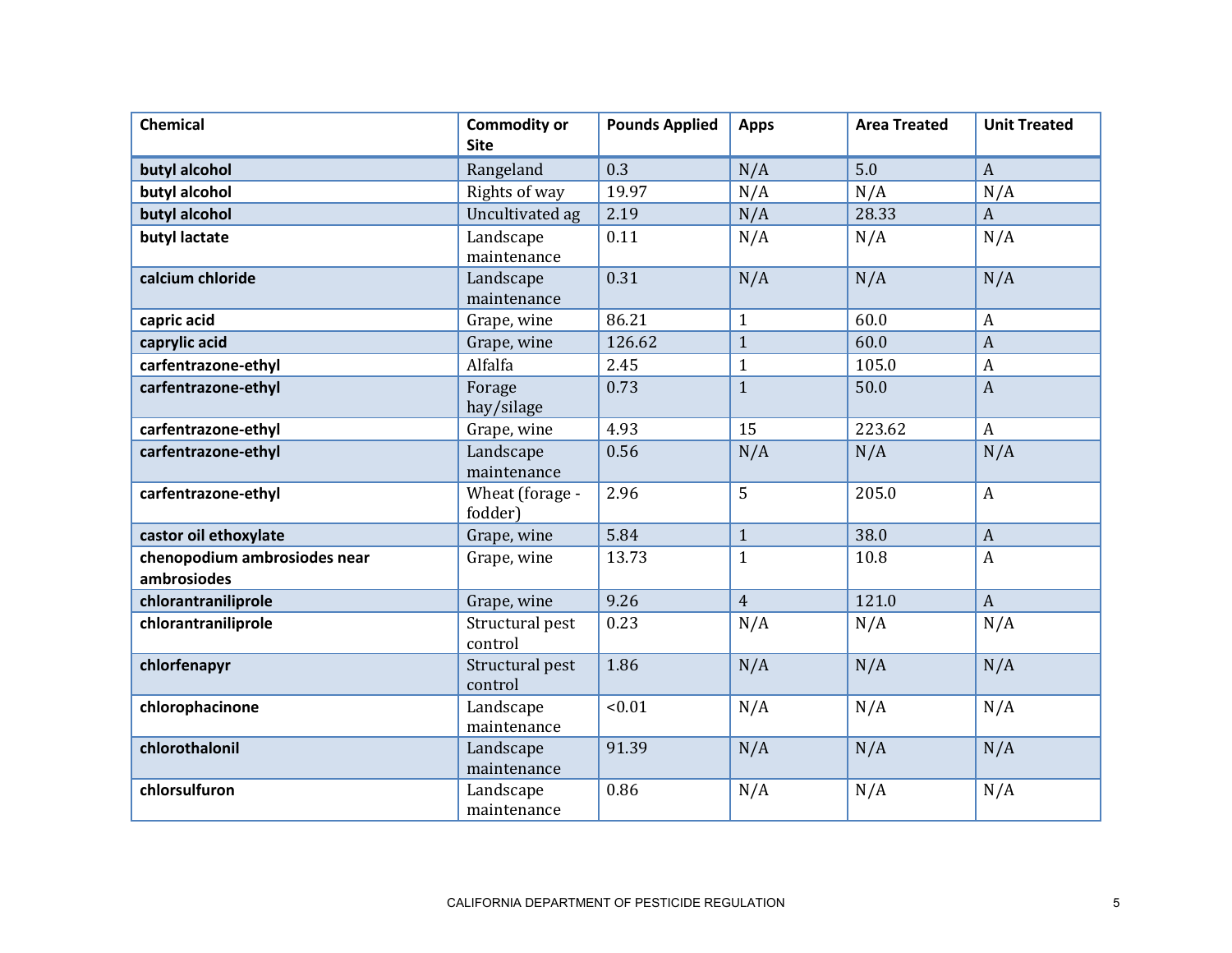| <b>Chemical</b>                          | <b>Commodity or</b><br><b>Site</b> | <b>Pounds Applied</b> | <b>Apps</b>    | <b>Area Treated</b> | <b>Unit Treated</b> |
|------------------------------------------|------------------------------------|-----------------------|----------------|---------------------|---------------------|
| chlorsulfuron                            | Rights of way                      | 8.92                  | N/A            | N/A                 | N/A                 |
| chlorsulfuron                            | Uncultivated ag                    | 2.66                  | N/A            | 28.33               | $\boldsymbol{A}$    |
| cholecalciferol                          | Structural pest<br>control         | < 0.01                | N/A            | N/A                 | N/A                 |
| chromobacterium subtsugae strain praa4-1 | Grape, wine                        | 18.3                  | 3              | 30.5                | $\boldsymbol{A}$    |
| citric acid                              | Grape, wine                        | 19.88                 | 45             | 515.45              | $\boldsymbol{A}$    |
| citric acid                              | Landscape<br>maintenance           | 0.87                  | N/A            | N/A                 | N/A                 |
| citric acid                              | Olive                              | 0.07                  | $\overline{2}$ | 1.5                 | $\boldsymbol{A}$    |
| citric acid                              | Rights of way                      | 6.05                  | N/A            | N/A                 | N/A                 |
| clethodim                                | Alfalfa                            | 39.8                  | 3              | 160.0               | $\mathbf{A}$        |
| clopyralid, monoethanolamine salt        | Landscape<br>maintenance           | 4.14                  | N/A            | N/A                 | N/A                 |
| clopyralid, monoethanolamine salt        | Rangeland                          | 8.53                  | N/A            | 18.0                | $\mathbf{A}$        |
| clopyralid, monoethanolamine salt        | Rights of way                      | 118.86                | N/A            | N/A                 | N/A                 |
| clopyralid, monoethanolamine salt        | Uncultivated<br>non-ag             | 0.15                  | N/A            | 60.0                | $\mathbf{A}$        |
| clopyralid, monoethanolamine salt        | Wheat (forage -<br>fodder)         | 19.25                 | $\overline{2}$ | 118.0               | $\boldsymbol{A}$    |
| clothianidin                             | Landscape<br>maintenance           | 0.15                  | N/A            | N/A                 | N/A                 |
| clothianidin                             | Structural pest<br>control         | 0.29                  | N/A            | N/A                 | N/A                 |
| clothianidin                             | Walnut                             | 2.49                  | $\mathbf{1}$   | 25.0                | $\mathbf{A}$        |
| coconut diethanolamide                   | Landscape<br>maintenance           | 0.2                   | N/A            | N/A                 | N/A                 |
| copper ethanolamine complexes, mixed     | Landscape<br>maintenance           | 8.41                  | N/A            | N/A                 | N/A                 |
| copper hydroxide                         | Grape, wine                        | 1,235.74              | 106            | 1,135.87            | $\boldsymbol{A}$    |
| copper hydroxide                         | Landscape<br>maintenance           | 1.54                  | N/A            | N/A                 | N/A                 |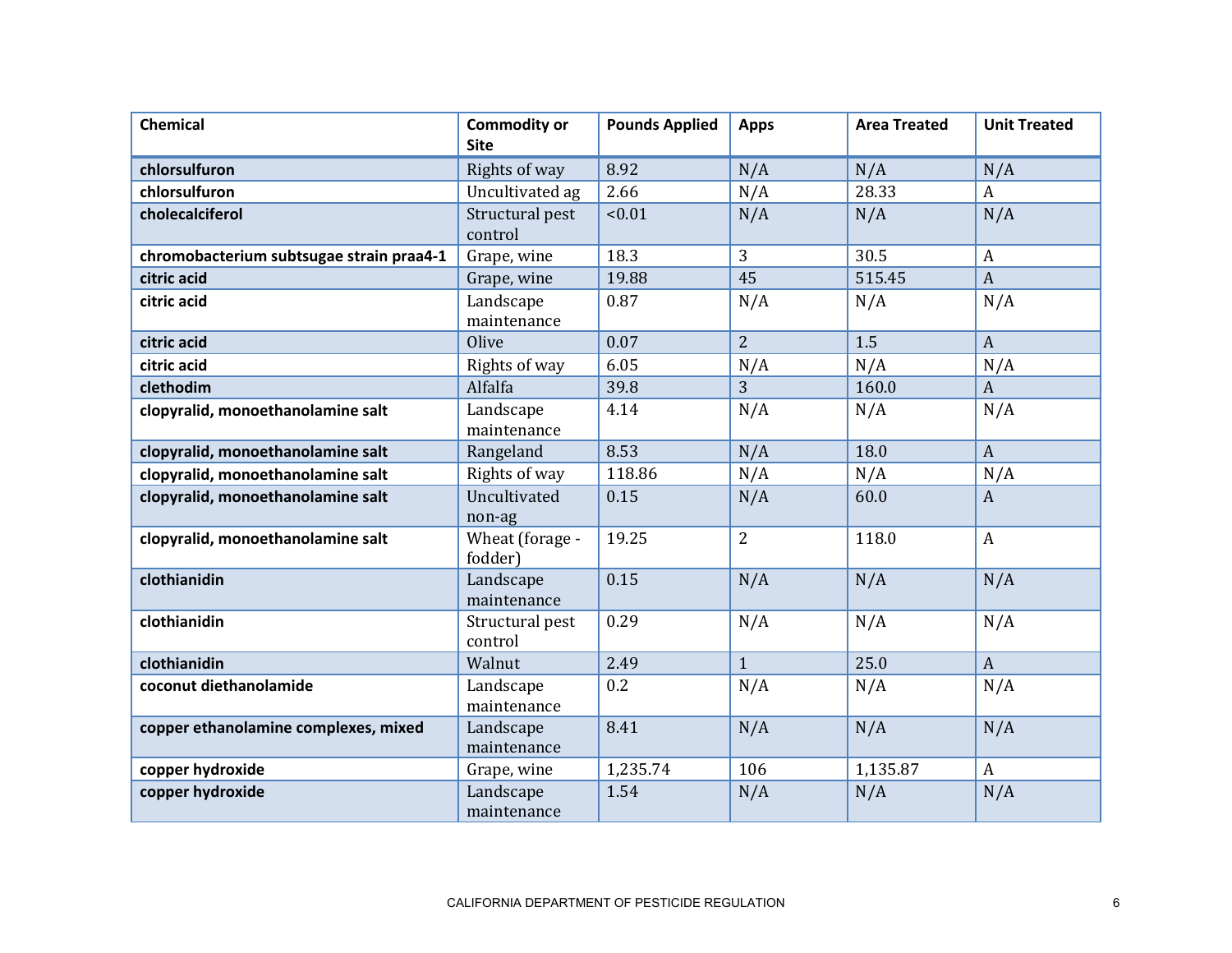| <b>Chemical</b>                | <b>Commodity or</b><br><b>Site</b> | <b>Pounds Applied</b> | <b>Apps</b>    | <b>Area Treated</b> | <b>Unit Treated</b> |
|--------------------------------|------------------------------------|-----------------------|----------------|---------------------|---------------------|
| copper hydroxide               | Walnut                             | 21.82                 | 1              | 25.0                | $\boldsymbol{A}$    |
| copper oxide (ous)             | Grape, wine                        | 139.27                | 5              | 125.2               | $\overline{A}$      |
| copper oxychloride             | Grape, wine                        | 4.29                  | $\overline{2}$ | 9.0                 | A                   |
| copper oxychloride             | Walnut                             | 25.89                 | $\overline{2}$ | 27.0                | $\overline{A}$      |
| corn steep liquor              | Walnut                             | 90.69                 | $\mathbf{1}$   | 25.0                | $\boldsymbol{A}$    |
| cyflufenamid                   | Grape, wine                        | 11.93                 | 16             | 528.07              | $\boldsymbol{A}$    |
| cyfluthrin                     | Structural pest<br>control         | 6.76                  | N/A            | N/A                 | N/A                 |
| beta-cyfluthrin                | Structural pest<br>control         | 2.92                  | N/A            | N/A                 | N/A                 |
| cypermethrin                   | Structural pest<br>control         | 52.25                 | N/A            | N/A                 | N/A                 |
| cyprodinil                     | Grape, wine                        | 134.56                | 14             | 526.12              | $\mathbf{A}$        |
| 2,4-d, dimethylamine salt      | Forage<br>hay/silage               | 28.37                 | $\mathbf{1}$   | 50.0                | $\boldsymbol{A}$    |
| 2,4-d, dimethylamine salt      | Landscape<br>maintenance           | 0.31                  | N/A            | N/A                 | N/A                 |
| 2,4-d, dimethylamine salt      | Pastureland                        | 45.39                 | $\mathbf{1}$   | 20.0                | A                   |
| 2,4-d, dimethylamine salt      | Wheat (forage -<br>fodder)         | 94.9                  | $\overline{4}$ | 127.0               | $\mathbf{A}$        |
| 2,4-d, 2-ethylhexyl ester      | Landscape<br>maintenance           | 1.39                  | N/A            | N/A                 | N/A                 |
| 2,4-d, 2-ethylhexyl ester      | Rangeland                          | 32.7                  | 2              | 20.0                | $\mathbf{A}$        |
| 4-(2,4-db), dimethylamine salt | Alfalfa                            | 40.57                 | $\overline{2}$ | 49.3                | $\boldsymbol{A}$    |
| deltamethrin                   | Landscape<br>maintenance           | 0.03                  | N/A            | N/A                 | N/A                 |
| deltamethrin                   | Structural pest<br>control         | 18.68                 | N/A            | N/A                 | N/A                 |
| diatomaceous earth             | Structural pest<br>control         | 9.48                  | N/A            | N/A                 | N/A                 |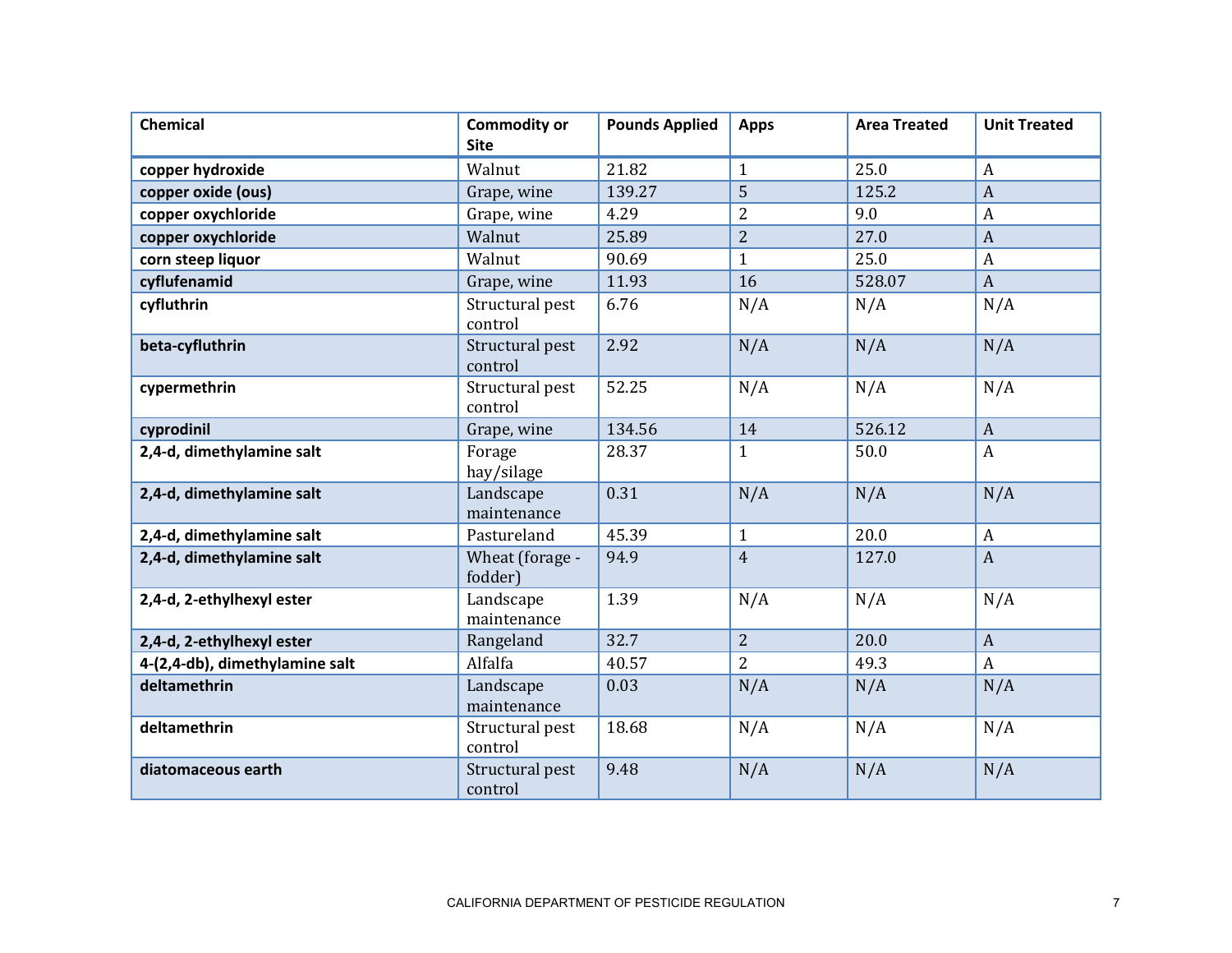| <b>Chemical</b>                  | <b>Commodity or</b><br><b>Site</b> | <b>Pounds Applied</b> | <b>Apps</b>    | <b>Area Treated</b> | <b>Unit Treated</b> |
|----------------------------------|------------------------------------|-----------------------|----------------|---------------------|---------------------|
| dicamba                          | Landscape<br>maintenance           | 0.09                  | N/A            | N/A                 | N/A                 |
| dicamba, dimethylamine salt      | Landscape<br>maintenance           | 0.08                  | N/A            | N/A                 | N/A                 |
| dichlobenil                      | Landscape<br>maintenance           | 2.42                  | N/A            | N/A                 | N/A                 |
| diethylene glycol                | Grape, wine                        | 4.72                  | 13             | 136.8               | $\boldsymbol{A}$    |
| diethylene glycol                | Rights of way                      | 0.03                  | $\mathbf{1}$   | 0.1                 | $\mathbf{A}$        |
| diethylene glycol                | Rights of way                      | 1.31                  | N/A            | N/A                 | N/A                 |
| difenoconazole                   | Grape, wine                        | 33.36                 | 9              | 390.12              | $\boldsymbol{A}$    |
| difethialone                     | Structural pest<br>control         | < 0.01                | N/A            | N/A                 | N/A                 |
| dimethoate                       | Alfalfa                            | 46.94                 | $\overline{4}$ | 188.0               | $\mathbf{A}$        |
| dimethyl alkyl tertiary amines   | Landscape<br>maintenance           | 0.46                  | N/A            | N/A                 | N/A                 |
| dimethyl alkyl tertiary amines   | Rights of way                      | 0.27                  | N/A            | N/A                 | N/A                 |
| dimethyl alkyl tertiary amines   | Uncultivated ag                    | 0.5                   | N/A            | 28.33               | $\overline{A}$      |
| dimethylpolysiloxane             | Alfalfa                            | 0.12                  | 15             | 824.3               | $\boldsymbol{A}$    |
| dimethylpolysiloxane             | Grape, wine                        | 29.45                 | 163            | 1,564.16            | $\boldsymbol{A}$    |
| dimethylpolysiloxane             | Landscape<br>maintenance           | 0.07                  | N/A            | N/A                 | N/A                 |
| dimethylpolysiloxane             | Olive                              | 0.01                  | $\overline{2}$ | 1.5                 | $\boldsymbol{A}$    |
| dimethylpolysiloxane             | Rangeland                          | < 0.01                | N/A            | 5.0                 | $\boldsymbol{A}$    |
| dimethylpolysiloxane             | Rights of way                      | 0.01                  | $\overline{2}$ | 2.1                 | $\overline{A}$      |
| dimethylpolysiloxane             | Rights of way                      | 0.6                   | N/A            | N/A                 | N/A                 |
| dimethylpolysiloxane             | Uncultivated ag                    | 0.02                  | N/A            | 28.33               | $\boldsymbol{A}$    |
| dimethylpolysiloxane             | Uncultivated<br>non-ag             | 0.01                  | $\mathbf{1}$   | 5.0                 | $\boldsymbol{A}$    |
| dimethylpolysiloxane             | Wheat (forage -<br>fodder)         | 0.02                  | 6              | 354.0               | $\mathbf{A}$        |
| dimethyl silicone fluid emulsion | Grape, wine                        | 2.14                  | 12             | 237.97              | A                   |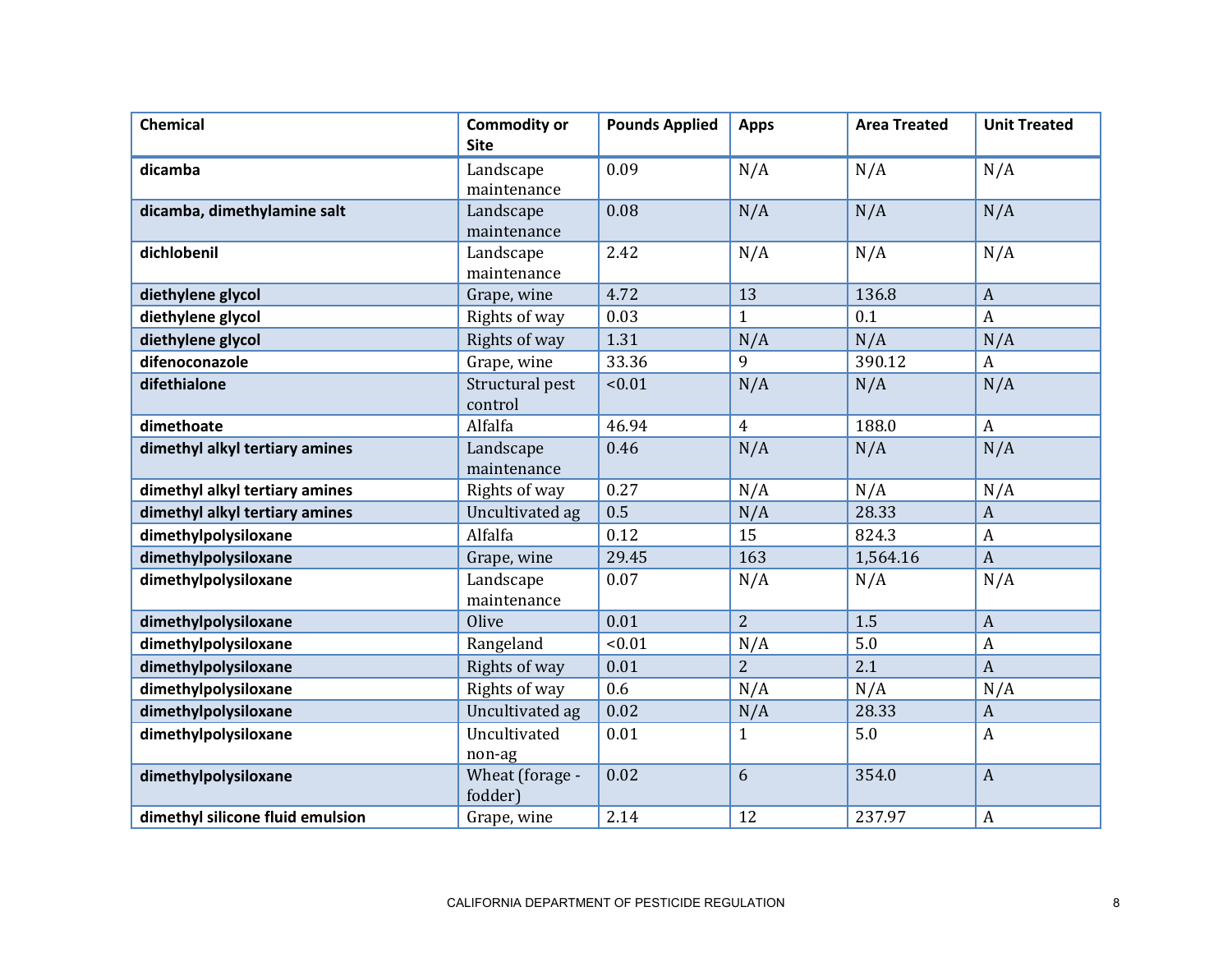| <b>Chemical</b>                                               | <b>Commodity or</b><br><b>Site</b> | <b>Pounds Applied</b> | <b>Apps</b>  | <b>Area Treated</b> | <b>Unit Treated</b> |
|---------------------------------------------------------------|------------------------------------|-----------------------|--------------|---------------------|---------------------|
| dinotefuran                                                   | Landscape<br>maintenance           | 0.48                  | N/A          | N/A                 | N/A                 |
| dinotefuran                                                   | Structural pest<br>control         | 2.14                  | N/A          | N/A                 | N/A                 |
| diphacinone                                                   | Grape, wine                        | < 0.01                | $\mathbf{1}$ | 15.0                | $\mathbf{A}$        |
| diphacinone                                                   | Landscape<br>maintenance           | < 0.01                | N/A          | N/A                 | N/A                 |
| diphacinone                                                   | Structural pest<br>control         | < 0.01                | N/A          | N/A                 | N/A                 |
| diquat dibromide                                              | Landscape<br>maintenance           | 22.24                 | N/A          | N/A                 | N/A                 |
| disodium octaborate tetrahydrate                              | Structural pest<br>control         | 49.94                 | N/A          | N/A                 | N/A                 |
| dithiopyr                                                     | Landscape<br>maintenance           | 29.16                 | N/A          | N/A                 | N/A                 |
| dithiopyr                                                     | Rights of way                      | 13.25                 | N/A          | N/A                 | N/A                 |
| diuron                                                        | Grape, wine                        | 110.11                | 3            | 44.0                | $\boldsymbol{A}$    |
| diuron                                                        | Landscape<br>maintenance           | 53.1                  | N/A          | N/A                 | N/A                 |
| diuron                                                        | Rights of way                      | 23.61                 | N/A          | N/A                 | N/A                 |
| dodecylbenzene sulfonic acid                                  | Landscape<br>maintenance           | 0.88                  | N/A          | N/A                 | N/A                 |
| alpha-(para-dodecylphenyl)-omega-<br>hydroxypoly(oxyethylene) | Grape, wine                        | 34.98                 | 149          | 2,147.56            | $\boldsymbol{A}$    |
| edta, tetrasodium salt                                        | Landscape<br>maintenance           | 0.05                  | N/A          | N/A                 | N/A                 |
| emamectin benzoate                                            | Landscape<br>maintenance           | 0.09                  | N/A          | N/A                 | N/A                 |
| emulsifiable methylated vegetable oil                         | Landscape<br>maintenance           | 7.49                  | N/A          | N/A                 | N/A                 |
| emulsifiable methylated vegetable oil                         | Rights of way                      | 8.07                  | N/A          | N/A                 | N/A                 |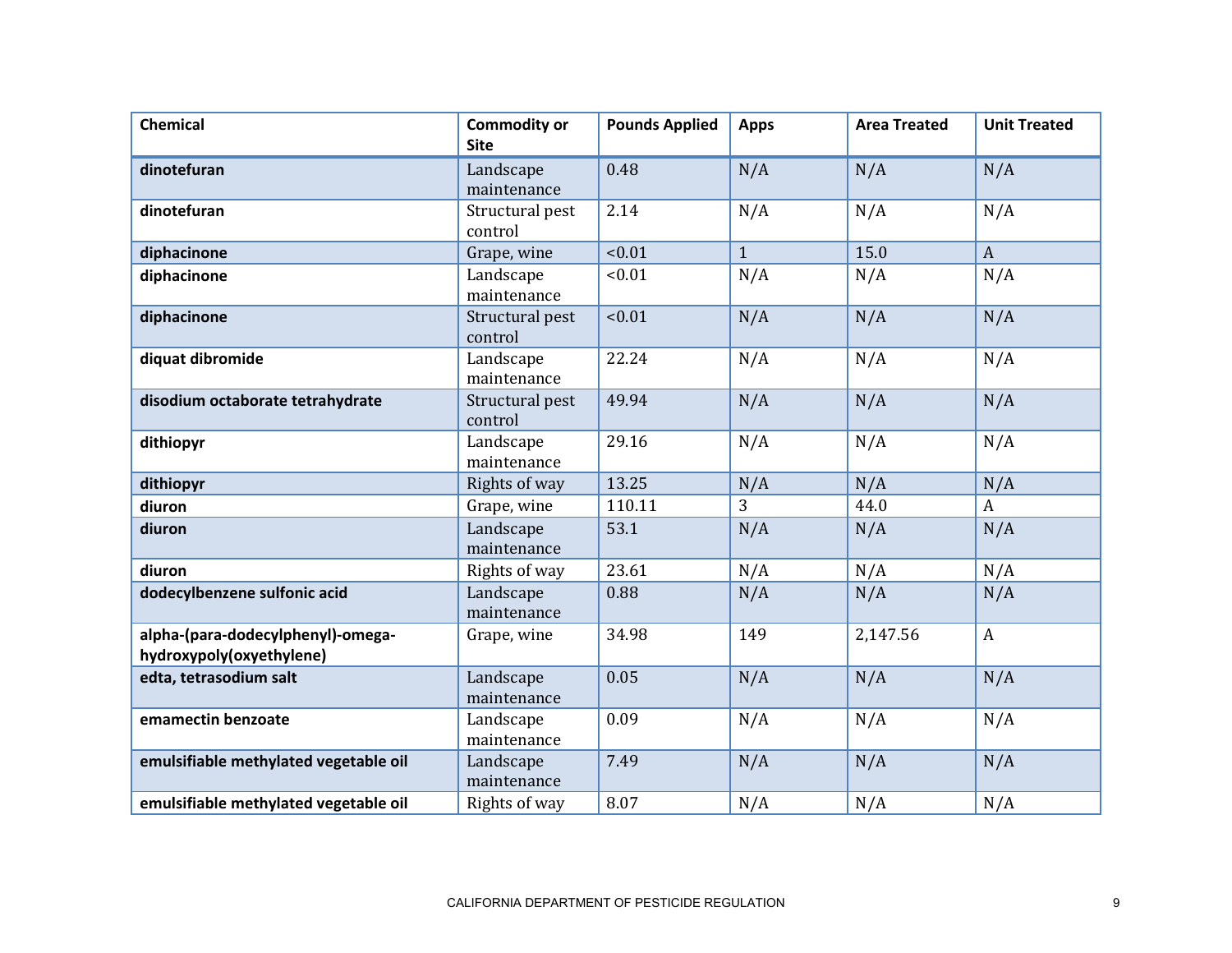| <b>Chemical</b>                                            | <b>Commodity or</b><br><b>Site</b> | <b>Pounds Applied</b> | <b>Apps</b>    | <b>Area Treated</b> | <b>Unit Treated</b> |
|------------------------------------------------------------|------------------------------------|-----------------------|----------------|---------------------|---------------------|
| esfenvalerate                                              | Structural pest<br>control         | 0.13                  | N/A            | N/A                 | N/A                 |
| ethephon                                                   | Landscape<br>maintenance           | 35.16                 | N/A            | N/A                 | N/A                 |
| etofenprox                                                 | Structural pest<br>control         | 0.64                  | N/A            | N/A                 | N/A                 |
| ethylene glycol                                            | Landscape<br>maintenance           | 0.3                   | N/A            | N/A                 | N/A                 |
| etoxazole                                                  | Grape, wine                        | 3.81                  | $\overline{2}$ | 28.3                | $\boldsymbol{A}$    |
| fatty acids, methyl esters                                 | Alfalfa                            | 214.88                | $\overline{4}$ | 251.0               | $\boldsymbol{A}$    |
| fatty acids, methyl esters                                 | Grape, wine                        | 47.84                 | $\mathbf{1}$   | 54.99               | $\mathbf{A}$        |
| fatty acids, mixed                                         | Grape, wine                        | 10.68                 | 22             | 342.0               | $\overline{A}$      |
| fatty acids, mixed                                         | Landscape<br>maintenance           | 0.99                  | N/A            | N/A                 | N/A                 |
| fatty acids, mixed                                         | Rights of way                      | 0.05                  | $\mathbf{1}$   | 0.1                 | $\mathbf{A}$        |
| fatty acids, mixed                                         | Rights of way                      | 2.33                  | N/A            | N/A                 | N/A                 |
| fatty acids, c16-c18 and c18-unsaturated,<br>methyl esters | Grape, wine                        | 92.13                 | 56             | 645.58              | $\mathbf{A}$        |
| fenpyroximate                                              | Grape, wine                        | 2.15                  | 3              | 20.0                | $\mathbf{A}$        |
| ferric sodium edta                                         | Structural pest<br>control         | 0.02                  | N/A            | N/A                 | N/A                 |
| fipronil                                                   | Structural pest<br>control         | 16.59                 | N/A            | N/A                 | N/A                 |
| fluazifop-p-butyl                                          | Grape, wine                        | 3.86                  | $\overline{4}$ | 11.59               | $\boldsymbol{A}$    |
| flumioxazin                                                | Grape, wine                        | 340.52                | 98             | 1,281.76            | $\mathbf{A}$        |
| flumioxazin                                                | Landscape<br>maintenance           | 17.23                 | N/A            | N/A                 | N/A                 |
| flumioxazin                                                | Rights of way                      | 5.2                   | N/A            | N/A                 | N/A                 |
| fluopyram                                                  | Grape, wine                        | 138.06                | 56             | 1,300.25            | $\mathbf{A}$        |
| fluroxypyr, 1-methylheptyl ester                           | Landscape<br>maintenance           | 6.01                  | N/A            | N/A                 | N/A                 |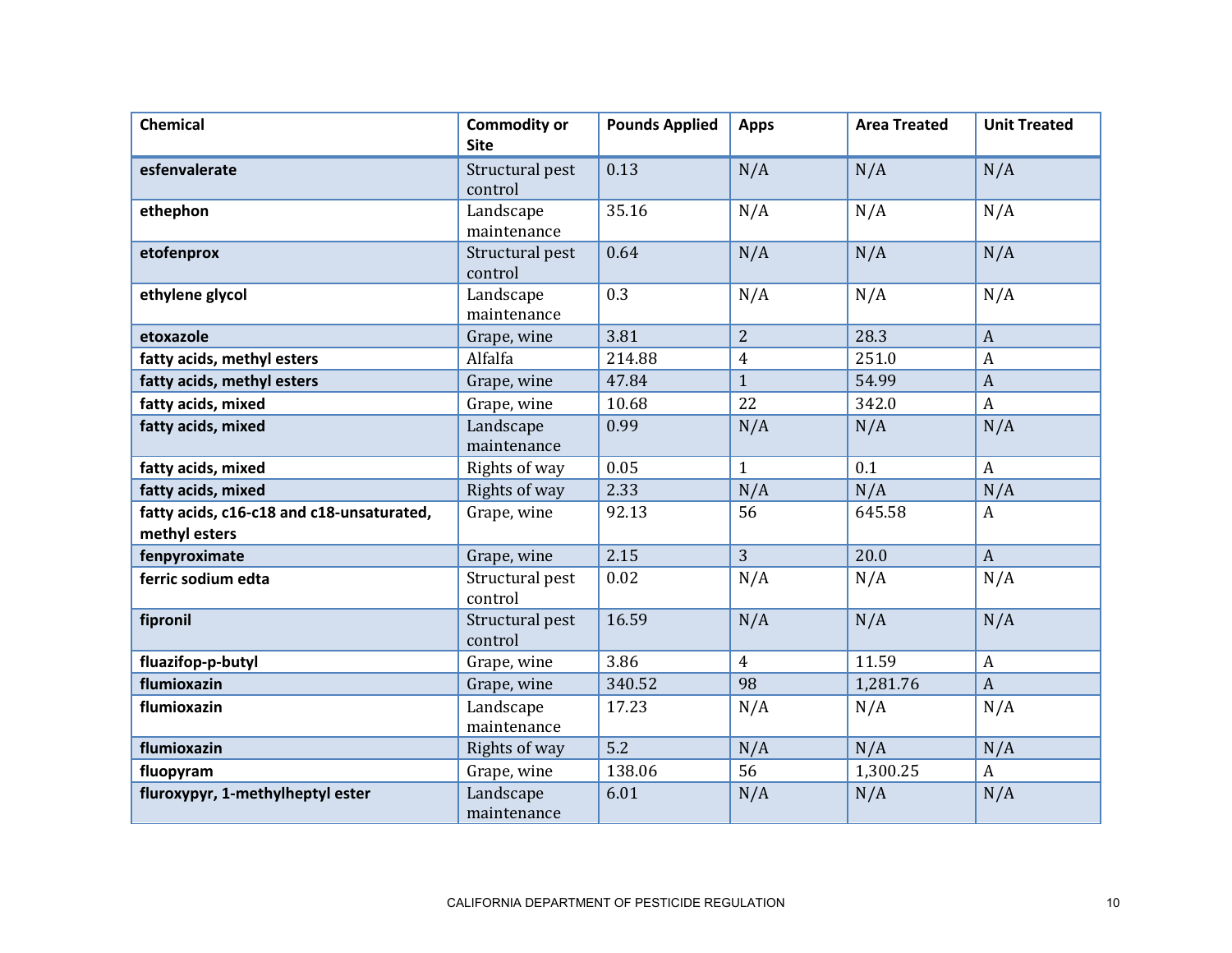| Chemical                         | <b>Commodity or</b><br><b>Site</b> | <b>Pounds Applied</b> | <b>Apps</b>    | <b>Area Treated</b> | <b>Unit Treated</b> |
|----------------------------------|------------------------------------|-----------------------|----------------|---------------------|---------------------|
| fluroxypyr, 1-methylheptyl ester | Rights of way                      | 52.06                 | N/A            | N/A                 | N/A                 |
| flutriafol                       | Grape, wine                        | 9.66                  | 14             | 118.89              | $\boldsymbol{A}$    |
| foramsulfuron                    | Rights of way                      | 0.01                  | N/A            | N/A                 | N/A                 |
| gamma-cyhalothrin                | Structural pest<br>control         | 0.01                  | N/A            | N/A                 | N/A                 |
| glufosinate-ammonium             | Grape, wine                        | 638.24                | 90             | 732.33              | $\boldsymbol{A}$    |
| glufosinate-ammonium             | Landscape<br>maintenance           | 0.09                  | N/A            | N/A                 | N/A                 |
| glufosinate-ammonium             | Rights of way                      | 1.61                  | N/A            | N/A                 | N/A                 |
| glufosinate-ammonium             | Walnut                             | 43.39                 | $\overline{2}$ | 20.0                | $\mathbf{A}$        |
| glycerol                         | Grape, wine                        | 93.71                 | 43             | 495.05              | $\boldsymbol{A}$    |
| glycerol                         | Olive                              | 0.38                  | 2              | 1.5                 | $\mathbf{A}$        |
| glyphosate, dimethylamine salt   | Forest.<br>timberland              | 1,136.72              | 23             | 323.5               | $\boldsymbol{A}$    |
| glyphosate, isopropylamine salt  | Alfalfa                            | 85.01                 | $\overline{2}$ | 85.0                | $\overline{A}$      |
| glyphosate, isopropylamine salt  | Forest,<br>timberland              | 4,027.54              | 45             | 718.6               | A                   |
| glyphosate, isopropylamine salt  | Grape, wine                        | 2,458.28              | 82             | 1,233.24            | $\mathbf{A}$        |
| glyphosate, isopropylamine salt  | Landscape<br>maintenance           | 709.65                | N/A            | N/A                 | N/A                 |
| glyphosate, isopropylamine salt  | Olive                              | 3.75                  | $\overline{2}$ | 1.5                 | $\overline{A}$      |
| glyphosate, isopropylamine salt  | Rangeland                          | 13.47                 | 12             | 12.26               | $\boldsymbol{A}$    |
| glyphosate, isopropylamine salt  | Rights of way                      | 5.58                  | $\overline{2}$ | 1.1                 | $\boldsymbol{A}$    |
| glyphosate, isopropylamine salt  | Rights of way                      | 2,075.64              | N/A            | N/A                 | N/A                 |
| glyphosate, isopropylamine salt  | Structural pest<br>control         | 0.84                  | N/A            | N/A                 | N/A                 |
| glyphosate, isopropylamine salt  | Uncultivated ag                    | 57.59                 | N/A            | 28.33               | $\boldsymbol{A}$    |
| glyphosate, isopropylamine salt  | Uncultivated<br>non-ag             | 6.97                  | $\mathbf{1}$   | 40.0                | $\boldsymbol{A}$    |
| glyphosate, isopropylamine salt  | Walnut                             | 0.44                  | $\mathbf{1}$   | 2.0                 | $\boldsymbol{A}$    |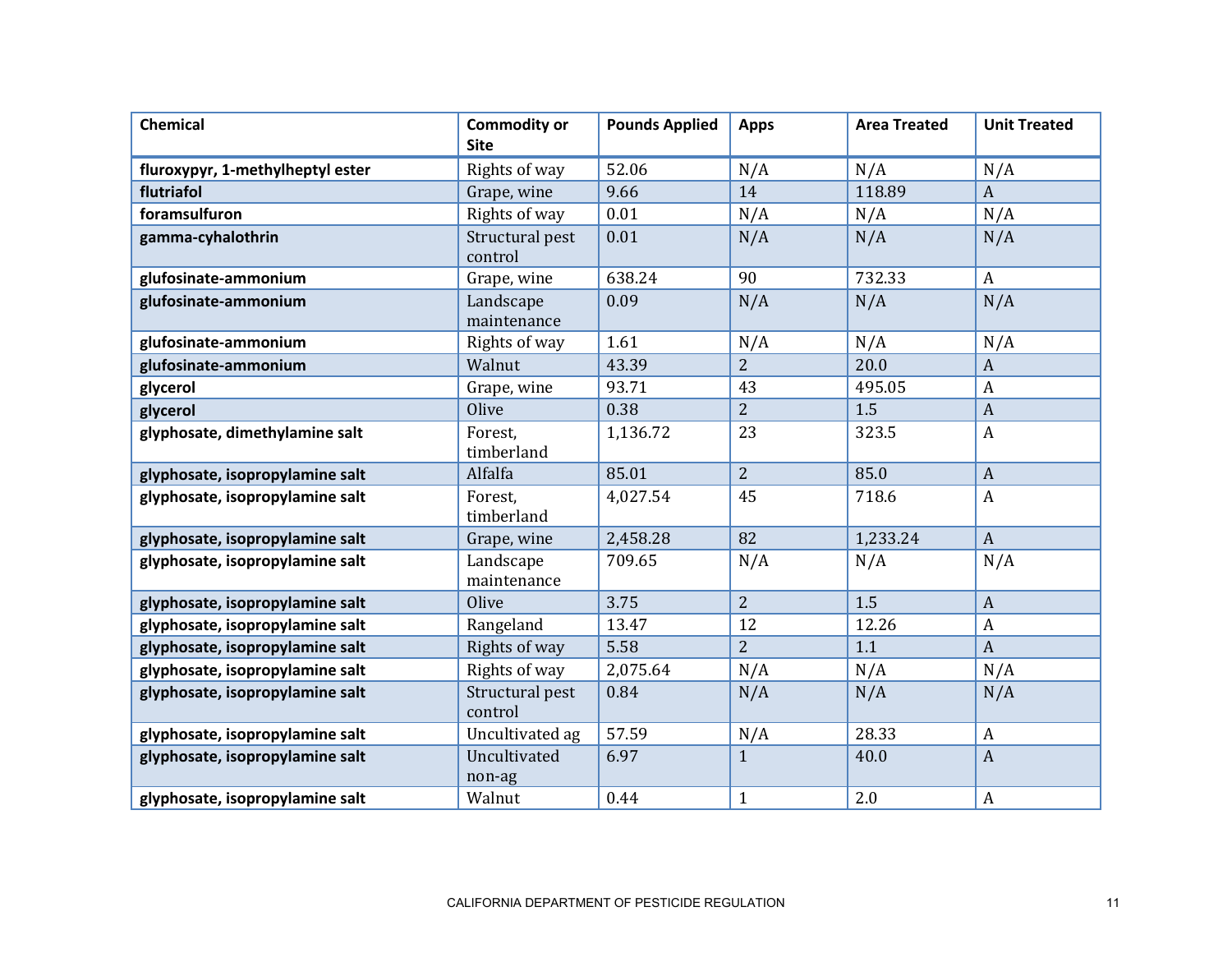| <b>Chemical</b>                                                           | <b>Commodity or</b><br><b>Site</b> | <b>Pounds Applied</b> | <b>Apps</b>    | <b>Area Treated</b> | <b>Unit Treated</b> |
|---------------------------------------------------------------------------|------------------------------------|-----------------------|----------------|---------------------|---------------------|
| glyphosate, monoammonium salt                                             | Landscape<br>maintenance           | 3.0                   | N/A            | N/A                 | N/A                 |
| glyphosate, potassium salt                                                | Alfalfa                            | 1,484.11              | 16             | 823.6               | $\boldsymbol{A}$    |
| glyphosate, potassium salt                                                | Blackberry                         | 0.17                  | $\mathbf{1}$   | 0.5                 | $\overline{A}$      |
| glyphosate, potassium salt                                                | Forest,<br>timberland              | 16.22                 | $\mathbf{1}$   | 16.0                | $\boldsymbol{A}$    |
| glyphosate, potassium salt                                                | Grape, wine                        | 936.6                 | 84             | 533.98              | $\boldsymbol{A}$    |
| glyphosate, potassium salt                                                | Landscape<br>maintenance           | 425.48                | N/A            | N/A                 | N/A                 |
| glyphosate, potassium salt                                                | Olive                              | 1.15                  | $\mathbf{1}$   | 1.0                 | $\boldsymbol{A}$    |
| glyphosate, potassium salt                                                | Pastureland                        | 9.46                  | $\overline{4}$ | 55.0                | $\boldsymbol{A}$    |
| glyphosate, potassium salt                                                | Rights of way                      | 22.07                 | $\mathbf{1}$   | 2.0                 | $\boldsymbol{A}$    |
| glyphosate, potassium salt                                                | Rights of way                      | 36.37                 | N/A            | N/A                 | N/A                 |
| glyphosate, potassium salt                                                | Strawberry                         | 0.43                  | $\mathbf{1}$   | 1.5                 | $\boldsymbol{A}$    |
| glyphosate, potassium salt                                                | Uncultivated<br>non-ag             | 55.17                 | $\mathbf{1}$   | 5.0                 | $\boldsymbol{A}$    |
| glyphosate, potassium salt                                                | Walnut                             | 9.88                  | 10             | 20.0                | $\boldsymbol{A}$    |
| halosulfuron-methyl                                                       | Landscape<br>maintenance           | 0.27                  | N/A            | N/A                 | N/A                 |
| heptamethyltrisiloxane ethoxylated                                        | Grape, wine                        | 1.35                  | $\overline{3}$ | 32.0                | $\overline{A}$      |
| heptamethyltrisiloxane-1,3-propanediol<br>ether, ethoxylated propoxylated | Grape, wine                        | 13.55                 | 10             | 247.0               | $\boldsymbol{A}$    |
| heptamethyltrisiloxane-1,3-propanediol<br>ether, ethoxylated propoxylated | Rights of way                      | 0.01                  | N/A            | N/A                 | N/A                 |
| hexazinone                                                                | Forest,<br>timberland              | 2.87                  | 8              | 29.0                | $\boldsymbol{A}$    |
| hexythiazox                                                               | Grape, wine                        | 56.92                 | 8              | 474.07              | $\mathbf{A}$        |
| hydroprene                                                                | Structural pest<br>control         | 0.18                  | N/A            | N/A                 | N/A                 |
| hydrotreated paraffinic solvent                                           | Grape, wine                        | 6.95                  | 3              | 108.8               | $\boldsymbol{A}$    |
| hydrotreated paraffinic solvent                                           | Rights of way                      | 12.11                 | $\mathbf{1}$   | 2.0                 | A                   |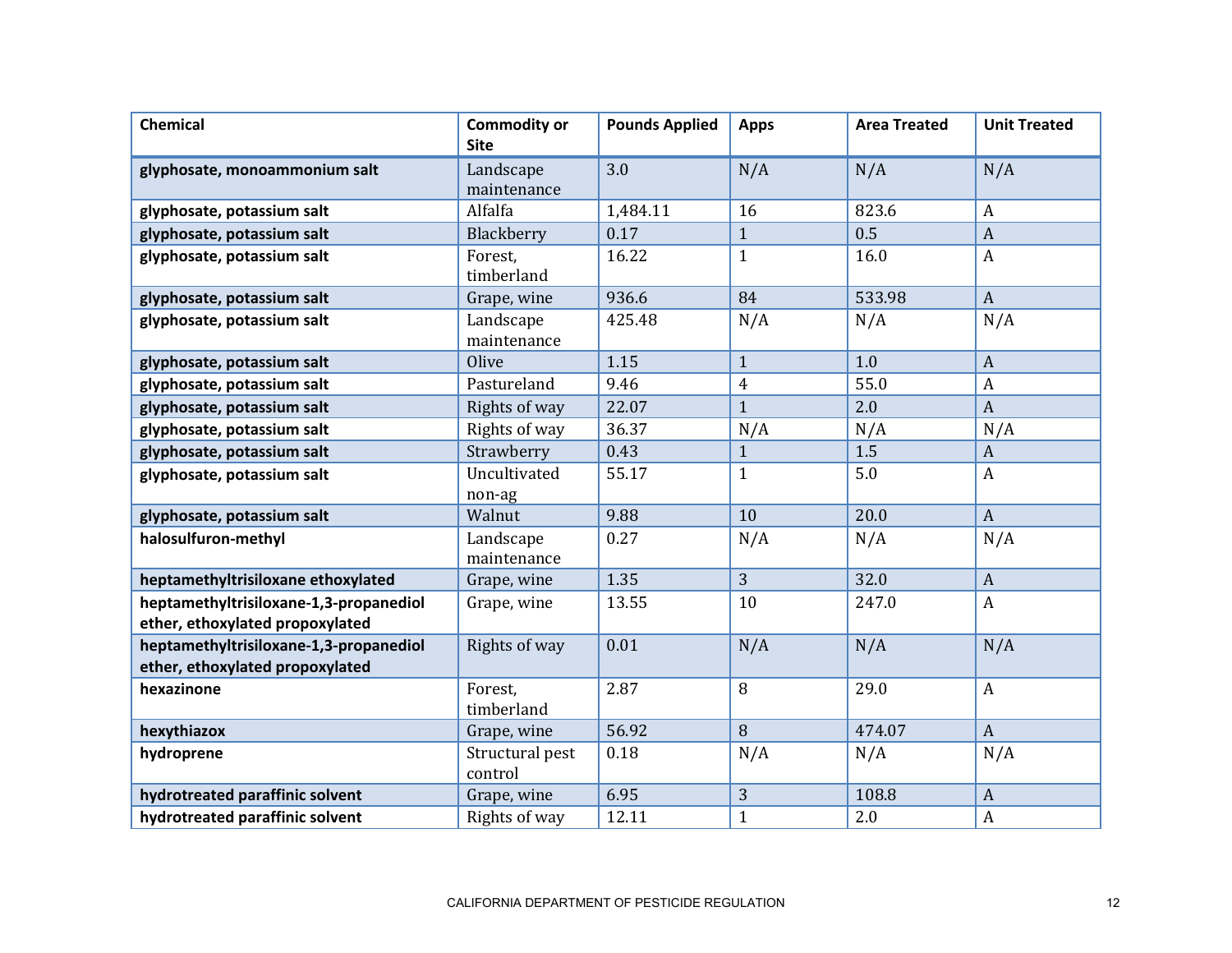| <b>Chemical</b>                                                       | <b>Commodity or</b><br><b>Site</b> | <b>Pounds Applied</b> | <b>Apps</b>    | <b>Area Treated</b> | <b>Unit Treated</b> |
|-----------------------------------------------------------------------|------------------------------------|-----------------------|----------------|---------------------|---------------------|
| hydrotreated paraffinic solvent                                       | Wheat (forage -<br>fodder)         | 4.62                  | 3              | 87.0                | $\mathbf{A}$        |
| 2-(3-hydroxypropyl)-hepta-methyl<br>trisiloxane, ethoxylated, acetate | Grape, wine                        | 7.11                  | 10             | 36.0                | $\mathbf{A}$        |
| 2-(3-hydroxypropyl)-hepta-methyl<br>trisiloxane, ethoxylated, acetate | Rights of way                      | 1.03                  | N/A            | N/A                 | N/A                 |
| imazapyr, isopropylamine salt                                         | Forest,<br>timberland              | 17.43                 | 3              | 36.0                | $\boldsymbol{A}$    |
| imazapyr, isopropylamine salt                                         | Landscape<br>maintenance           | 23.99                 | N/A            | N/A                 | N/A                 |
| imazapyr, isopropylamine salt                                         | Rights of way                      | 2.53                  | N/A            | N/A                 | N/A                 |
| imidacloprid                                                          | Grape, wine                        | 97.09                 | 89             | 2,051.24            | $\mathbf{A}$        |
| imidacloprid                                                          | Landscape<br>maintenance           | 4.21                  | N/A            | N/A                 | N/A                 |
| imidacloprid                                                          | Structural pest<br>control         | 27.87                 | N/A            | N/A                 | N/A                 |
| indaziflam                                                            | Grape, wine                        | 2.61                  | 10             | 78.69               | $\mathbf{A}$        |
| indaziflam                                                            | Landscape<br>maintenance           | 6.04                  | N/A            | N/A                 | N/A                 |
| indaziflam                                                            | Rights of way                      | 14.04                 | N/A            | N/A                 | N/A                 |
| indoxacarb                                                            | Structural pest<br>control         | 1.11                  | N/A            | N/A                 | N/A                 |
| iodosulfuron-methyl-sodium                                            | Rights of way                      | < 0.01                | N/A            | N/A                 | N/A                 |
| iron phosphate                                                        | Landscape<br>maintenance           | 0.04                  | N/A            | N/A                 | N/A                 |
| iron phosphate                                                        | Structural pest<br>control         | < 0.01                | N/A            | N/A                 | N/A                 |
| isopropyl alcohol                                                     | Grape, wine                        | 33.54                 | 69             | 710.59              | $\mathbf{A}$        |
| isopropyl alcohol                                                     | Landscape<br>maintenance           | 20.08                 | N/A            | N/A                 | N/A                 |
| isopropyl alcohol                                                     | Olive                              | 0.12                  | $\overline{2}$ | 1.5                 | $\boldsymbol{A}$    |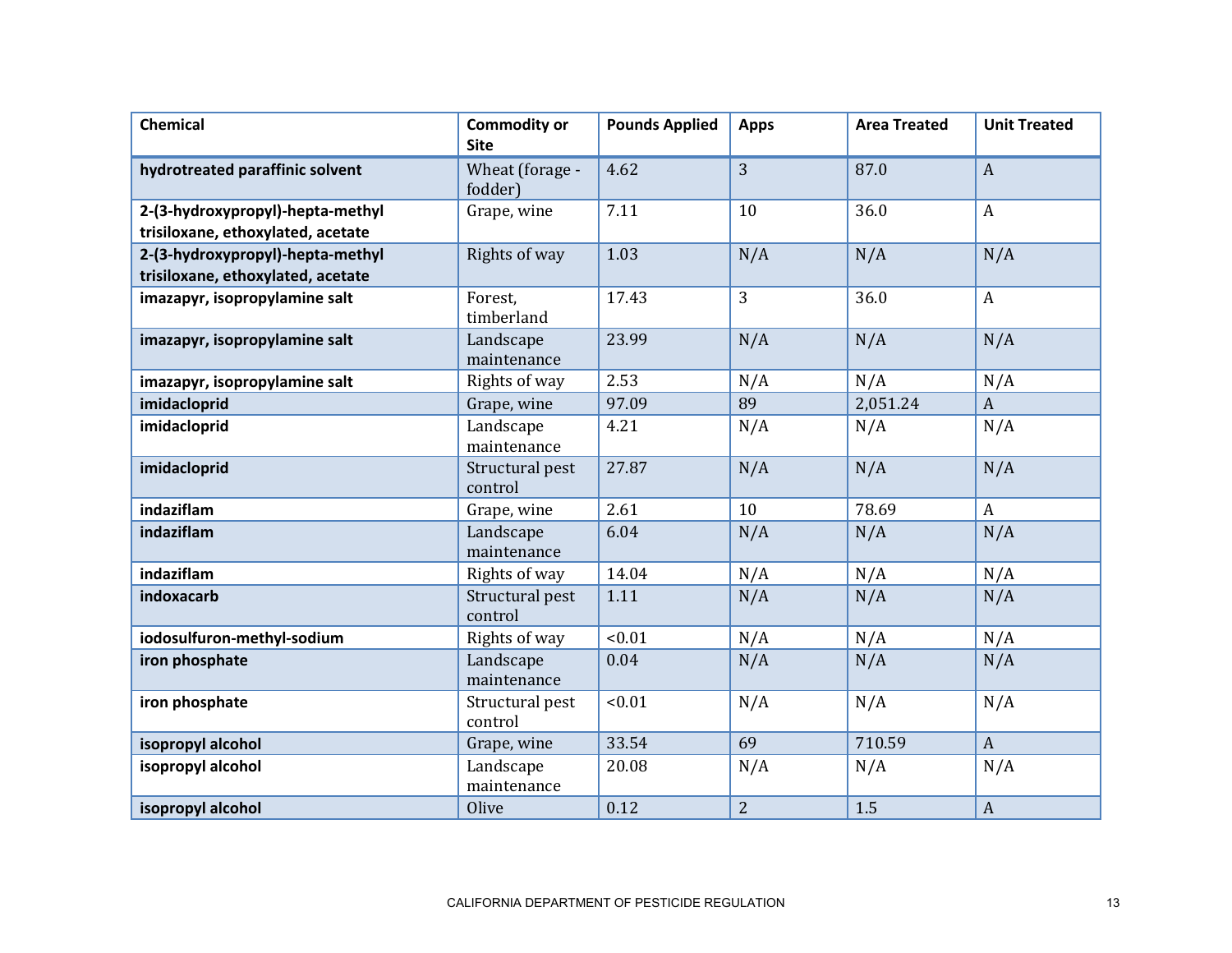| <b>Chemical</b>            | <b>Commodity or</b><br><b>Site</b> | <b>Pounds Applied</b> | <b>Apps</b>    | <b>Area Treated</b> | <b>Unit Treated</b> |
|----------------------------|------------------------------------|-----------------------|----------------|---------------------|---------------------|
| isoxaben                   | Grape, wine                        | 6.71                  | $\mathbf{1}$   | 2.5                 | $\boldsymbol{A}$    |
| isoxaben                   | Landscape<br>maintenance           | 25.66                 | N/A            | N/A                 | N/A                 |
| kaolin                     | Grape, wine                        | 688.75                | 3              | 29.0                | $\boldsymbol{A}$    |
| kresoxim-methyl            | Grape, wine                        | 99.42                 | 38             | 687.3               | $\overline{A}$      |
| lambda-cyhalothrin         | Alfalfa                            | 6.21                  | 5              | 225.0               | $\boldsymbol{A}$    |
| lambda-cyhalothrin         | Structural pest<br>control         | 2.94                  | N/A            | N/A                 | N/A                 |
| lime-sulfur                | Grape, wine                        | 553.19                | $\overline{2}$ | 19.0                | $\boldsymbol{A}$    |
| limonene                   | Structural pest<br>control         | < 0.01                | N/A            | N/A                 | N/A                 |
| malathion                  | Grape, wine                        | 5.11                  | $\mathbf{1}$   | 4.0                 | A                   |
| malathion                  | Strawberry                         | 0.38                  | $\overline{1}$ | 1.5                 | $\overline{A}$      |
| mancozeb                   | Landscape<br>maintenance           | 1.1                   | N/A            | N/A                 | N/A                 |
| mancozeb                   | Walnut                             | 45.0                  | $\mathbf{1}$   | 25.0                | $\boldsymbol{A}$    |
| mcpa, dimethylamine salt   | Wheat (forage -<br>fodder)         | 155.91                | 5              | 276.0               | $\boldsymbol{A}$    |
| mcpp, dimethylamine salt   | Landscape<br>maintenance           | 0.22                  | N/A            | N/A                 | N/A                 |
| mcpp-p, dimethylamine salt | Landscape<br>maintenance           | 0.05                  | N/A            | N/A                 | N/A                 |
| mecoprop-p                 | Landscape<br>maintenance           | 0.35                  | N/A            | N/A                 | N/A                 |
| mesosulfuron-methyl        | Wheat (forage -<br>fodder)         | 3.69                  | 5              | 276.0               | $\mathbf{A}$        |
| metam-sodium               | Landscape<br>maintenance           | 1.45                  | N/A            | N/A                 | N/A                 |
| methoprene                 | Structural pest<br>control         | < 0.01                | N/A            | N/A                 | N/A                 |
| s-methoprene               | Structural pest<br>control         | 0.04                  | N/A            | N/A                 | N/A                 |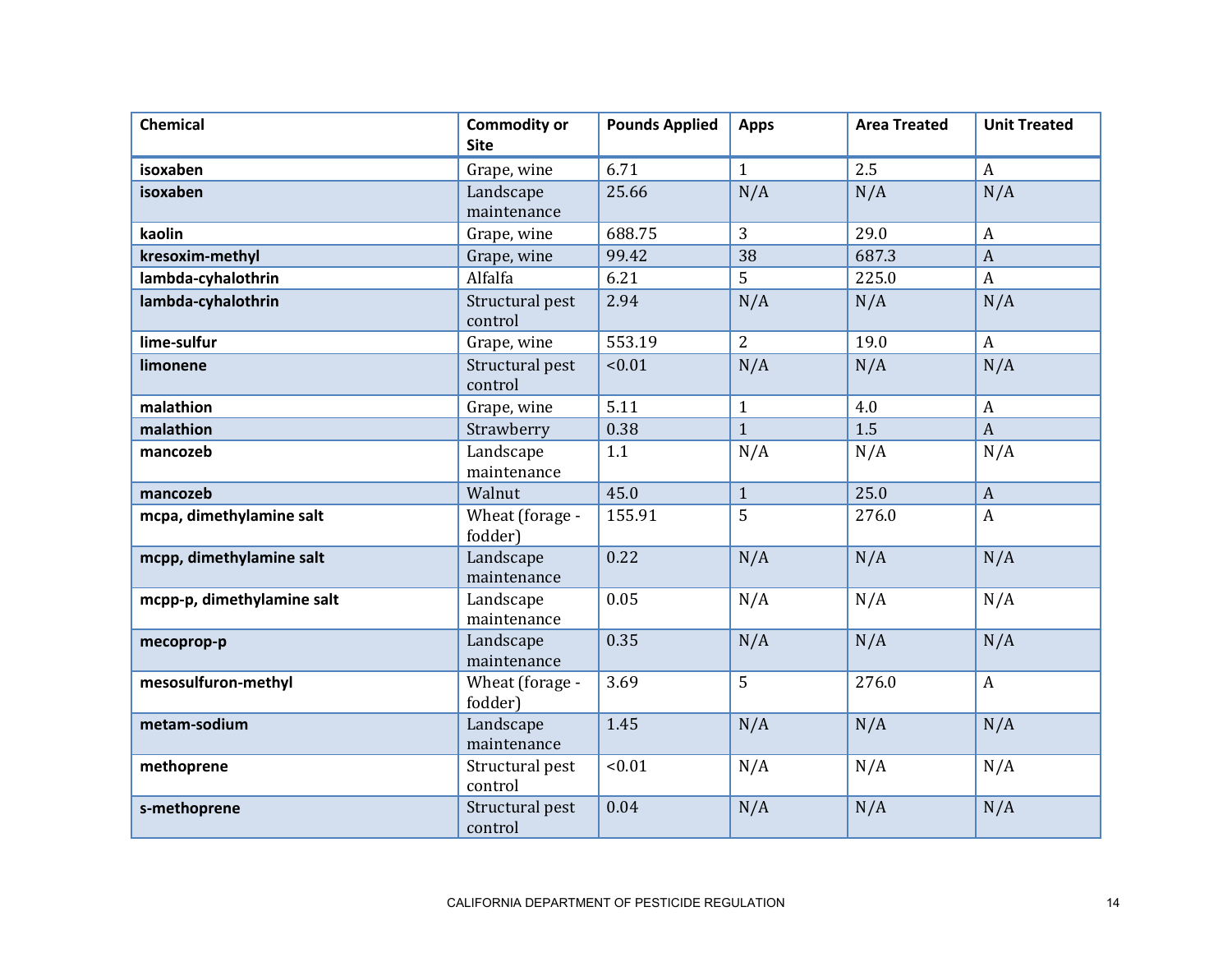| <b>Chemical</b>                                    | <b>Commodity or</b><br><b>Site</b> | <b>Pounds Applied</b> | <b>Apps</b>    | <b>Area Treated</b> | <b>Unit Treated</b> |
|----------------------------------------------------|------------------------------------|-----------------------|----------------|---------------------|---------------------|
| methoxyfenozide                                    | Grape, wine                        | 29.65                 | 8              | 215.6               | $\boldsymbol{A}$    |
| methylated soybean oil                             | Forest,<br>timberland              | 5,755.61              | 63             | 994.1               | $\overline{A}$      |
| methylated soybean oil                             | Grape, wine                        | 35.27                 | $\overline{4}$ | 40.8                | $\boldsymbol{A}$    |
| methylated soybean oil                             | Landscape<br>maintenance           | 152.64                | N/A            | N/A                 | N/A                 |
| methylated soybean oil                             | Rights of way                      | 656.25                | N/A            | N/A                 | N/A                 |
| methylated soybean oil                             | Uncultivated ag                    | 16.99                 | N/A            | 28.33               | $\boldsymbol{A}$    |
| methylated soybean oil                             | Uncultivated<br>non-ag             | 6.68                  | $\mathbf{1}$   | 10.0                | $\boldsymbol{A}$    |
| methyl silicone resins                             | Grape, wine                        | 104.88                | 18             | 197.8               | $\mathbf{A}$        |
| metofluthrin                                       | Structural pest<br>control         | 0.01                  | N/A            | N/A                 | N/A                 |
| mineral oil                                        | Alfalfa                            | 143.47                | $\overline{2}$ | 95.0                | $\boldsymbol{A}$    |
| mineral oil                                        | Grape, wine                        | 596.82                | 251            | 3,376.93            | $\mathbf{A}$        |
| mineral oil                                        | Landscape<br>maintenance           | 4.36                  | N/A            | N/A                 | N/A                 |
| mineral oil                                        | Rights of way                      | 16.55                 | N/A            | N/A                 | N/A                 |
| mineral oil                                        | Uncultivated ag                    | 0.89                  | N/A            | 28.33               | $\boldsymbol{A}$    |
| modified phthalic glycerol alkyd resin             | Walnut                             | 1.97                  | $\mathbf{1}$   | 25.0                | $\boldsymbol{A}$    |
| msma                                               | Landscape<br>maintenance           | 3.7                   | N/A            | N/A                 | N/A                 |
| muscalure                                          | Structural pest<br>control         | < 0.01                | N/A            | N/A                 | N/A                 |
| myclobutanil                                       | Grape, wine                        | 75.71                 | 64             | 786.6               | $\mathbf{A}$        |
| myclobutanil                                       | Landscape<br>maintenance           | 3.32                  | N/A            | N/A                 | N/A                 |
| 4-nonylphenol, formaldehyde resin,<br>propoxylated | Grape, wine                        | 60.04                 | 69             | 991.38              | $\boldsymbol{A}$    |
| 4-nonylphenol, formaldehyde resin,<br>propoxylated | Wheat (forage -<br>fodder)         | 13.85                 | 3              | 87.0                | $\boldsymbol{A}$    |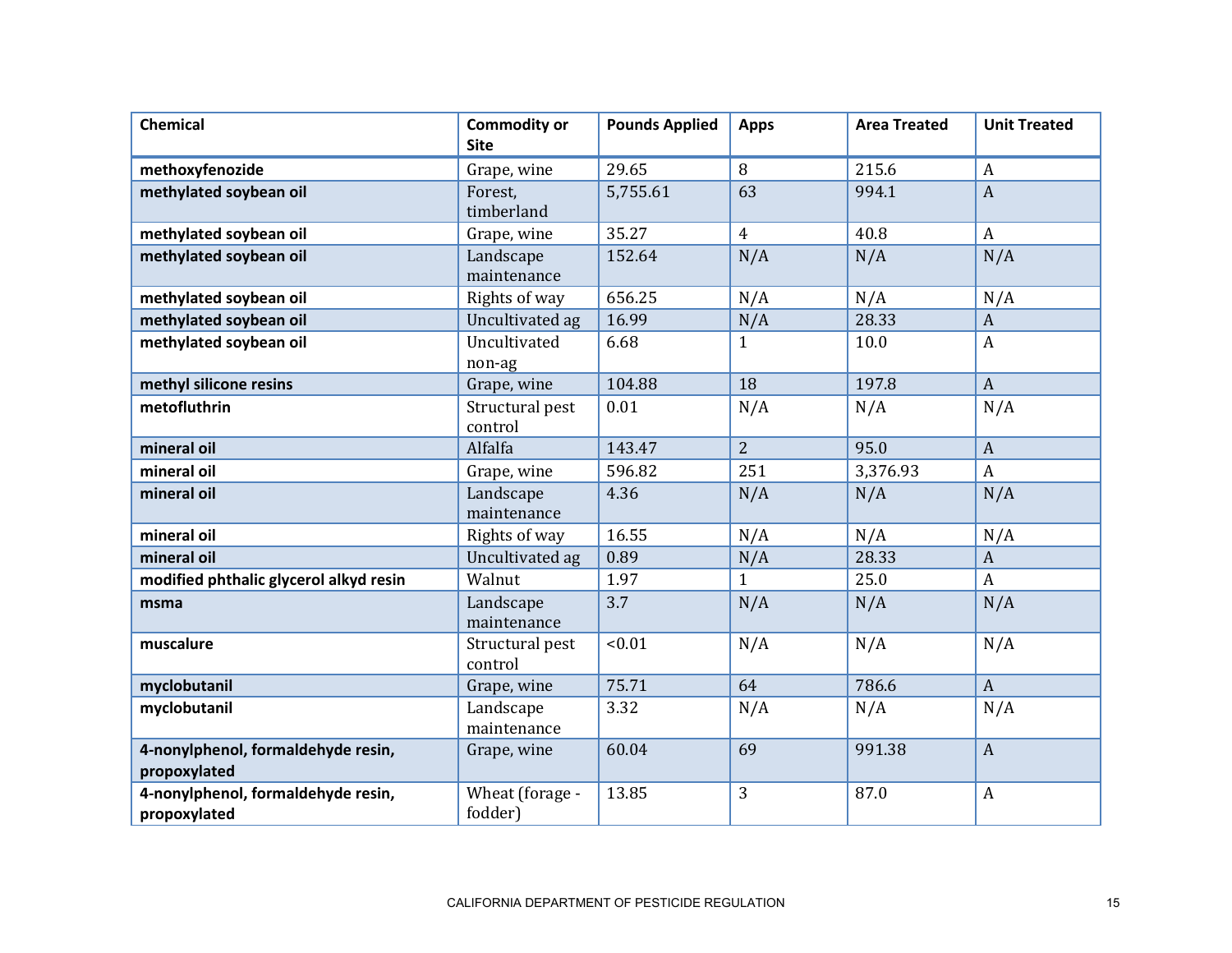| <b>Chemical</b>                                                                 | <b>Commodity or</b><br><b>Site</b> | <b>Pounds Applied</b> | <b>Apps</b>    | <b>Area Treated</b> | <b>Unit Treated</b> |
|---------------------------------------------------------------------------------|------------------------------------|-----------------------|----------------|---------------------|---------------------|
| alpha-(para-nonylphenyl)-omega-<br>hydroxypoly(oxyethylene)                     | Alfalfa                            | 93.74                 | 15             | 837.3               | $\boldsymbol{A}$    |
| alpha-(para-nonylphenyl)-omega-<br>hydroxypoly(oxyethylene)                     | Forest,<br>timberland              | 1,019.39              | 63             | 994.1               | $\mathbf{A}$        |
| alpha-(para-nonylphenyl)-omega-<br>hydroxypoly(oxyethylene)                     | Grape, wine                        | 512.1                 | 107            | 1,496.18            | $\mathbf{A}$        |
| alpha-(para-nonylphenyl)-omega-<br>hydroxypoly(oxyethylene)                     | Landscape<br>maintenance           | 149.79                | N/A            | N/A                 | N/A                 |
| alpha-(para-nonylphenyl)-omega-<br>hydroxypoly(oxyethylene)                     | Olive                              | 1.37                  | $\overline{2}$ | 1.5                 | $\overline{A}$      |
| alpha-(para-nonylphenyl)-omega-<br>hydroxypoly(oxyethylene)                     | Pastureland                        | 9.14                  | $\mathbf{1}$   | 20.0                | $\boldsymbol{A}$    |
| alpha-(para-nonylphenyl)-omega-<br>hydroxypoly(oxyethylene)                     | Rangeland                          | 2.45                  | N/A            | 5.0                 | $\overline{A}$      |
| alpha-(para-nonylphenyl)-omega-<br>hydroxypoly(oxyethylene)                     | Rights of way                      | 3.38                  | 3              | 4.1                 | $\boldsymbol{A}$    |
| alpha-(para-nonylphenyl)-omega-<br>hydroxypoly(oxyethylene)                     | Rights of way                      | 392.13                | N/A            | N/A                 | N/A                 |
| alpha-(para-nonylphenyl)-omega-<br>hydroxypoly(oxyethylene)                     | Uncultivated ag                    | 17.73                 | N/A            | 28.33               | $\boldsymbol{A}$    |
| alpha-(para-nonylphenyl)-omega-<br>hydroxypoly(oxyethylene)                     | Uncultivated<br>non-ag             | 4.63                  | $\overline{2}$ | 15.0                | $\overline{A}$      |
| alpha-(para-nonylphenyl)-omega-<br>hydroxypoly(oxyethylene)                     | Walnut                             | 28.61                 | $\mathbf{1}$   | 25.0                | $\boldsymbol{A}$    |
| alpha-(para-nonylphenyl)-omega-<br>hydroxypoly(oxyethylene)                     | Wheat (forage -<br>fodder)         | 122.84                | 15             | 801.0               | $\boldsymbol{A}$    |
| alpha-(para-nonylphenyl)-omega-<br>hydroxypoly(oxyethylene), branched           | Grape, wine                        | 0.12                  | $\overline{2}$ | 8.0                 | $\boldsymbol{A}$    |
| alpha-(para-nonylphenyl)-omega-<br>hydroxypoly(oxyethylene), phosphate<br>ester | Rights of way                      | 0.1                   | $\mathbf{1}$   | 2.0                 | $\boldsymbol{A}$    |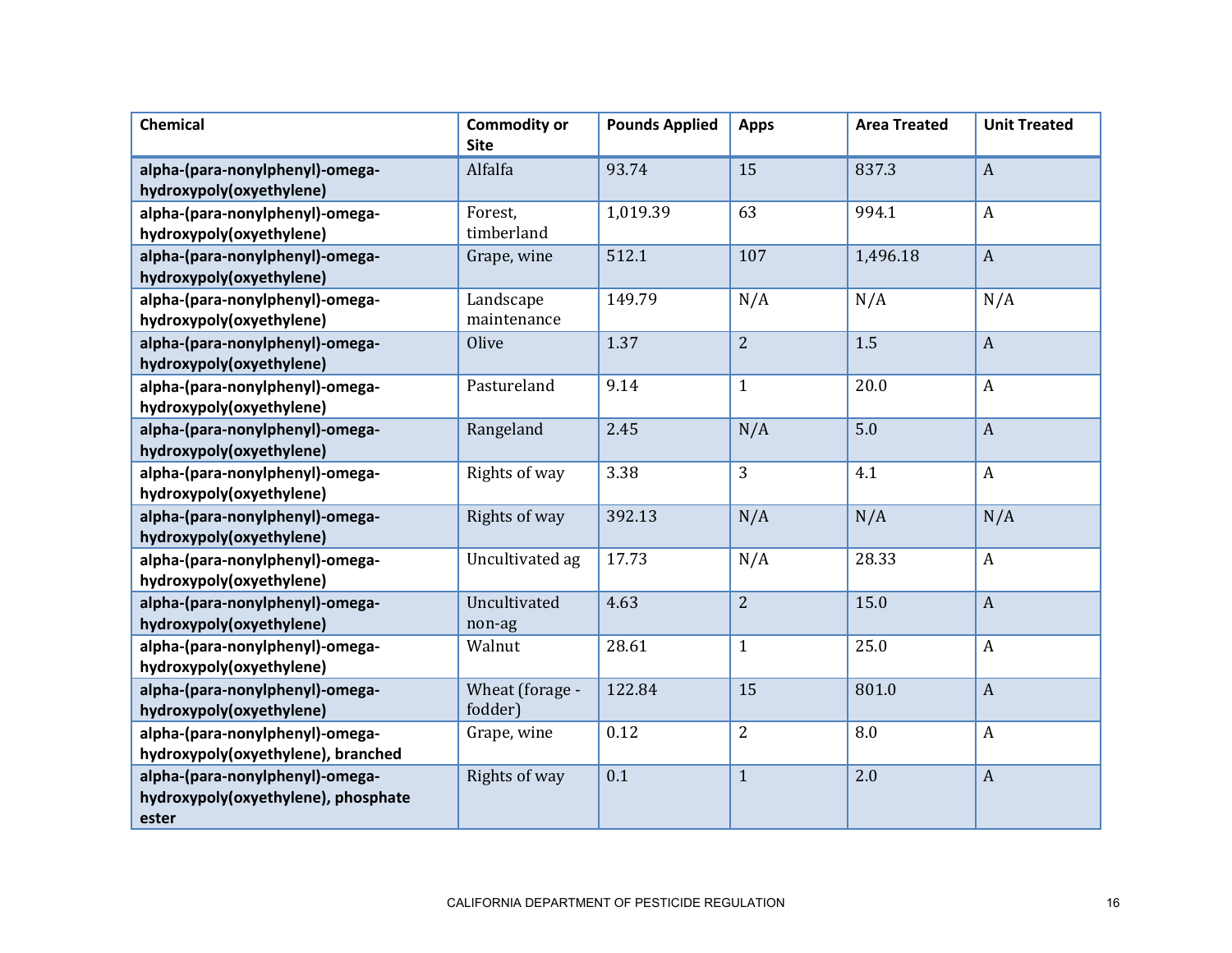| Chemical                               | <b>Commodity or</b><br><b>Site</b> | <b>Pounds Applied</b> | <b>Apps</b>    | <b>Area Treated</b> | <b>Unit Treated</b> |
|----------------------------------------|------------------------------------|-----------------------|----------------|---------------------|---------------------|
| novaluron                              | Structural pest<br>control         | 0.25                  | N/A            | N/A                 | N/A                 |
| n-octyl bicycloheptene dicarboximide   | Structural pest<br>control         | 0.23                  | N/A            | N/A                 | N/A                 |
| oleic acid                             | Grape, wine                        | 4.08                  | 16             | 113.5               | $\mathbf{A}$        |
| oleic acid, ethyl ester                | Landscape<br>maintenance           | 11.92                 | N/A            | N/A                 | N/A                 |
| oleic acid, ethyl ester                | Rights of way                      | 9.01                  | N/A            | N/A                 | N/A                 |
| oleic acid, ethyl ester                | Uncultivated<br>non-ag             | 0.28                  | N/A            | 60.0                | $\mathbf{A}$        |
| oleic acid, methyl ester               | Grape, wine                        | 8.97                  | 3              | 32.0                | $\boldsymbol{A}$    |
| oleic acid, methyl ester               | Landscape<br>maintenance           | 11.37                 | N/A            | N/A                 | N/A                 |
| oleic acid, methyl ester               | Rights of way                      | 62.31                 | N/A            | N/A                 | N/A                 |
| organosilicone, poly oxyalkylene ether | Grape, wine                        | 5.36                  | $\overline{4}$ | 40.8                | $\mathbf{A}$        |
| copolymer                              |                                    |                       |                |                     |                     |
| oryzalin                               | Grape, wine                        | 193.76                | 15             | 101.35              | $\mathbf{A}$        |
| oryzalin                               | Landscape<br>maintenance           | 117.93                | N/A            | N/A                 | N/A                 |
| oxyfluorfen                            | Grape, wine                        | 634.61                | 168            | 1,493.25            | $\boldsymbol{A}$    |
| oxyfluorfen                            | Landscape<br>maintenance           | 4.74                  | N/A            | N/A                 | N/A                 |
| oxyfluorfen                            | Olive                              | 1.13                  | $\overline{2}$ | 1.5                 | $\mathbf{A}$        |
| oxyfluorfen                            | Rights of way                      | 122.16                | N/A            | N/A                 | N/A                 |
| oxyfluorfen                            | Uncultivated<br>non-ag             | 23.46                 | $\overline{2}$ | 15.0                | $\mathbf{A}$        |
| paclobutrazol                          | Rights of way                      | 27.98                 | N/A            | N/A                 | N/A                 |
| paraquat dichloride                    | Alfalfa                            | 59.01                 | $\overline{2}$ | 95.0                | A                   |
| paraquat dichloride                    | Grape, wine                        | 75.01                 | $\overline{4}$ | 53.0                | $\overline{A}$      |
| paraquat dichloride                    | Walnut                             | 38.82                 | $\overline{2}$ | 30.0                | $\boldsymbol{A}$    |
| pendimethalin                          | Alfalfa                            | 162.18                | $\overline{4}$ | 172.0               | $\boldsymbol{A}$    |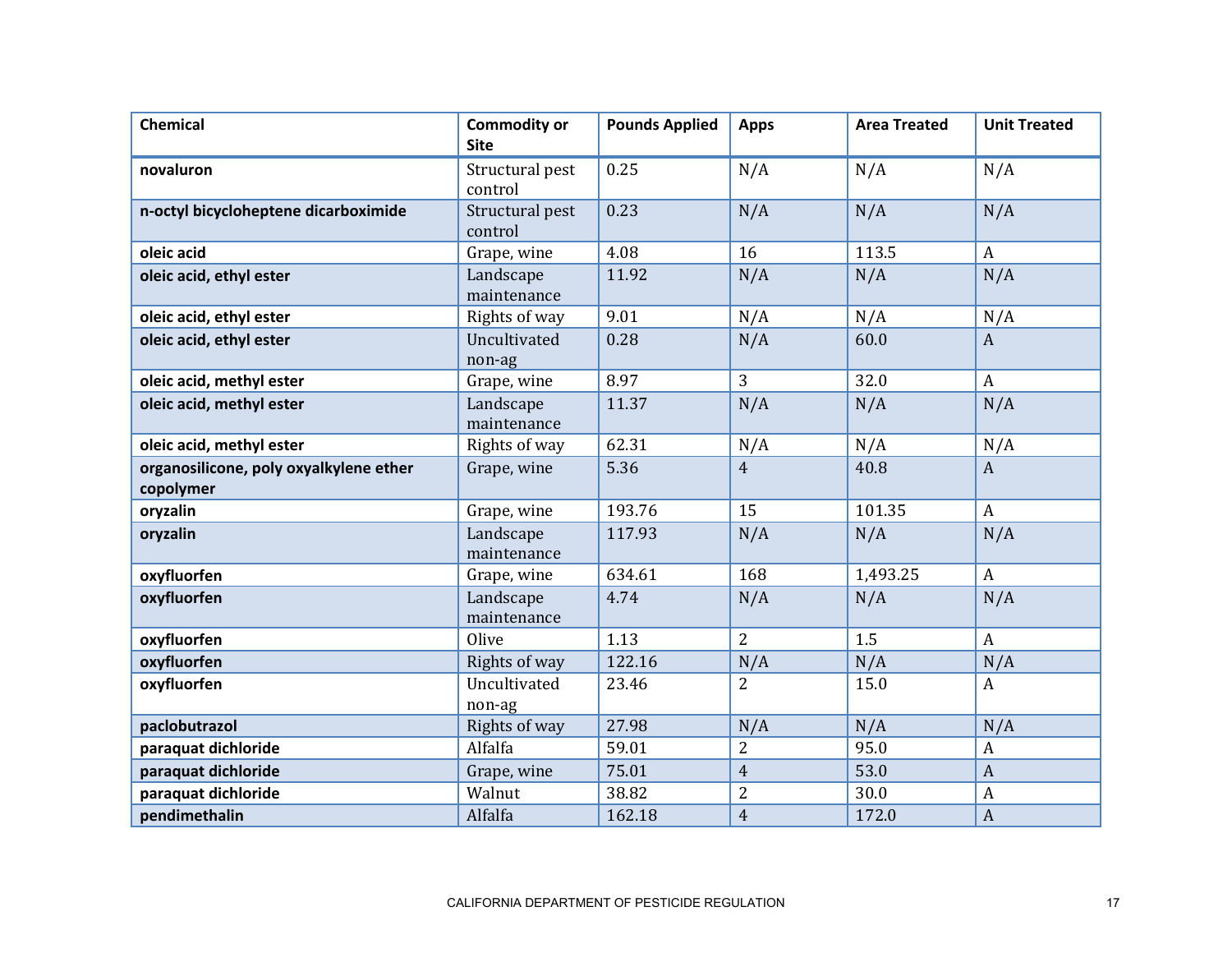| Chemical                          | <b>Commodity or</b><br><b>Site</b> | <b>Pounds Applied</b> | <b>Apps</b>    | <b>Area Treated</b> | <b>Unit Treated</b> |
|-----------------------------------|------------------------------------|-----------------------|----------------|---------------------|---------------------|
| pendimethalin                     | Grape, wine                        | 2,615.12              | 51             | 938.01              | $\boldsymbol{A}$    |
| pendimethalin                     | Landscape<br>maintenance           | 61.35                 | N/A            | N/A                 | N/A                 |
| pendimethalin                     | Olive                              | 5.68                  | 2              | 1.5                 | $\boldsymbol{A}$    |
| pendimethalin                     | Rights of way                      | 69.61                 | N/A            | N/A                 | N/A                 |
| pendimethalin                     | Uncultivated<br>non-ag             | 18.86                 | $\mathbf{1}$   | 5.0                 | $\mathbf{A}$        |
| penoxsulam                        | Landscape<br>maintenance           | 0.07                  | N/A            | N/A                 | N/A                 |
| penoxsulam                        | Rights of way                      | 2.55                  | N/A            | N/A                 | N/A                 |
| penoxsulam                        | Uncultivated<br>non-ag             | 0.49                  | $\overline{2}$ | 15.0                | $\mathbf{A}$        |
| permethrin                        | Landscape<br>maintenance           | 0.45                  | N/A            | N/A                 | N/A                 |
| permethrin                        | Structural pest<br>control         | 105.42                | N/A            | N/A                 | N/A                 |
| petroleum distillates, refined    | Grape, wine                        | 1,894.69              | 27             | 299.9               | $\boldsymbol{A}$    |
| phenothrin                        | Structural pest<br>control         | 0.04                  | N/A            | N/A                 | N/A                 |
| phenylethyl propionate            | Structural pest<br>control         | 0.02                  | N/A            | N/A                 | N/A                 |
| phosphoric acid                   | Grape, wine                        | 32.05                 | 45             | 515.45              | $\mathbf{A}$        |
| phosphoric acid                   | Landscape<br>maintenance           | 0.62                  | N/A            | N/A                 | N/A                 |
| phosphoric acid                   | Olive                              | 0.12                  | $\overline{2}$ | 1.5                 | $\mathbf{A}$        |
| phosphoric acid                   | Rights of way                      | 0.48                  | N/A            | N/A                 | N/A                 |
| piperonyl butoxide                | Structural pest<br>control         | 10.4                  | N/A            | N/A                 | N/A                 |
| piperonyl butoxide, other related | Structural pest<br>control         | 0.08                  | N/A            | N/A                 | N/A                 |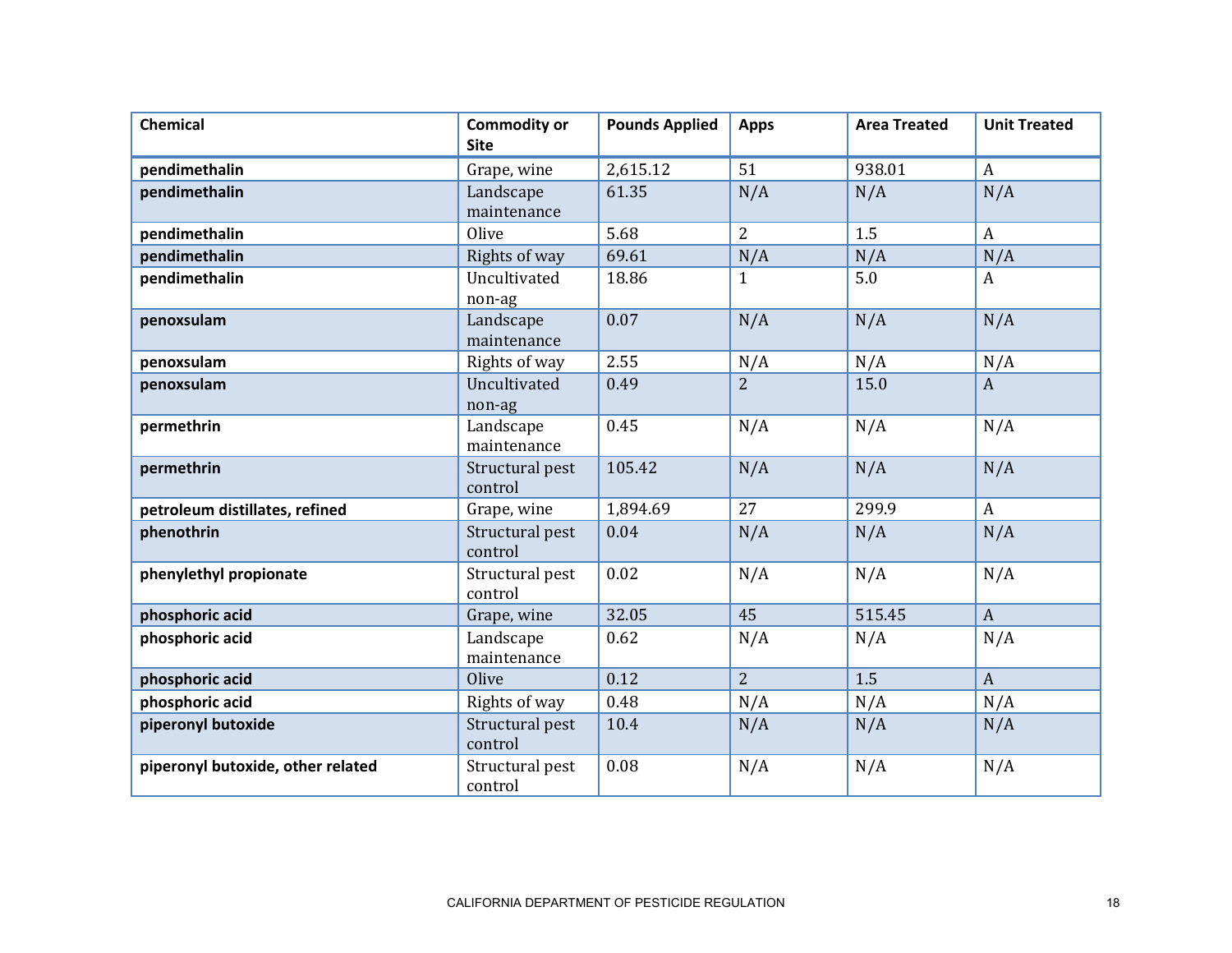| <b>Chemical</b>                                                | <b>Commodity or</b><br><b>Site</b> | <b>Pounds Applied</b> | <b>Apps</b>    | <b>Area Treated</b> | <b>Unit Treated</b> |
|----------------------------------------------------------------|------------------------------------|-----------------------|----------------|---------------------|---------------------|
| polyacrylamide, polyethylene glycol<br>mixture                 | Alfalfa                            | 0.76                  | $\overline{2}$ | 80.0                | $\overline{A}$      |
| polyacrylamide, polyethylene glycol<br>mixture                 | Forage<br>hay/silage               | 0.23                  | $\mathbf{1}$   | 50.0                | A                   |
| polyacrylamide polymer                                         | Grape, wine                        | 9.8                   | 58             | 530.48              | $\boldsymbol{A}$    |
| polyacrylamide polymer                                         | Olive                              | 0.04                  | $\overline{2}$ | 1.5                 | $\boldsymbol{A}$    |
| polyacrylamide polymer                                         | Rights of way                      | 0.66                  | N/A            | N/A                 | N/A                 |
| polyalkene oxide modified heptamethyl<br>trisiloxane           | Landscape<br>maintenance           | 0.02                  | N/A            | N/A                 | N/A                 |
| polybutenes                                                    | Grape, wine                        | 19.16                 | 67             | 726.78              | $\boldsymbol{A}$    |
| polyether modified polysiloxane                                | Landscape<br>maintenance           | 0.41                  | N/A            | N/A                 | N/A                 |
| polyether modified polysiloxane                                | Rights of way                      | 0.44                  | N/A            | N/A                 | N/A                 |
| polyethylene glycol                                            | Alfalfa                            | 14.8                  | 8              | 469.3               | A                   |
| polyethylene glycol                                            | Grape, wine                        | 231.21                | 79             | 957.59              | $\boldsymbol{A}$    |
| polyethylene glycol                                            | Olive                              | 0.75                  | $\overline{2}$ | 1.5                 | $\boldsymbol{A}$    |
| polyethylene glycol                                            | Wheat (forage -<br>fodder)         | 26.97                 | 12             | 714.0               | $\boldsymbol{A}$    |
| polyethylene glycol diacetate                                  | Rights of way                      | 0.03                  | N/A            | N/A                 | N/A                 |
| polyethylene glycol stearate                                   | Landscape<br>maintenance           | 2.98                  | N/A            | N/A                 | N/A                 |
| polyethylene glycol stearate                                   | Uncultivated<br>non-ag             | 0.07                  | N/A            | 60.0                | $\boldsymbol{A}$    |
| poly-i-para-menthene                                           | Grape, wine                        | 21.5                  | 39             | 181.54              | $\overline{A}$      |
| polyoxyethylene dioleate                                       | Grape, wine                        | 0.11                  | $\overline{4}$ | 40.8                | $\boldsymbol{A}$    |
| polyoxyethylene dioleate                                       | Rights of way                      | 1.58                  | N/A            | N/A                 | N/A                 |
| polyoxyethylene polyoxypropylene                               | Grape, wine                        | 98.24                 | 68             | 555.79              | $\boldsymbol{A}$    |
| poly(oxyethylene) poly(oxypropylene)<br>glycol monoallyl ether | Grape, wine                        | 19.98                 | 18             | 197.8               | $\boldsymbol{A}$    |
| poly(oxyethylene) poly(oxypropylene)<br>glycol monoallyl ether | Rights of way                      | 0.05                  | N/A            | N/A                 | N/A                 |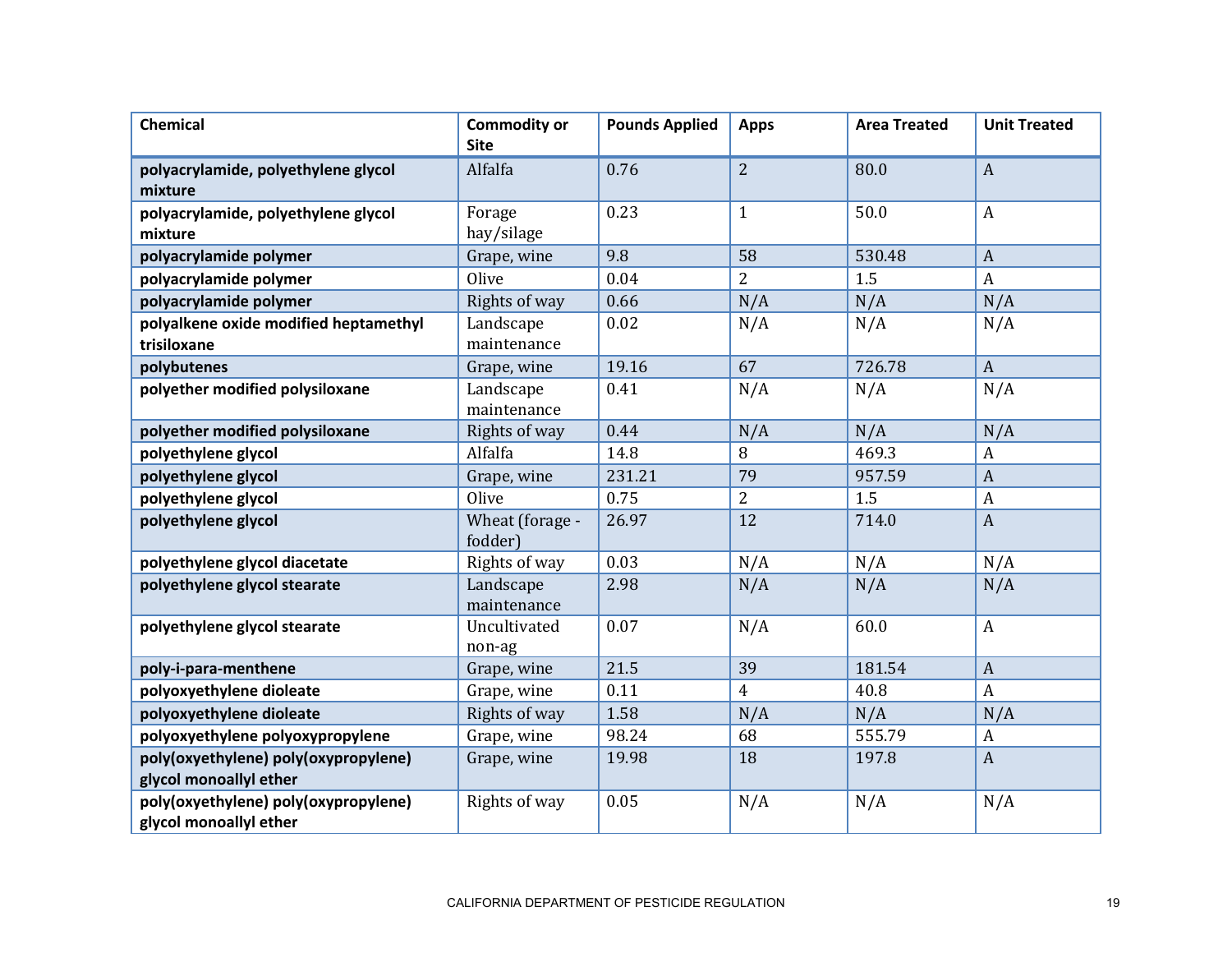| <b>Chemical</b>                                 | <b>Commodity or</b><br><b>Site</b> | <b>Pounds Applied</b> | <b>Apps</b>    | <b>Area Treated</b> | <b>Unit Treated</b> |
|-------------------------------------------------|------------------------------------|-----------------------|----------------|---------------------|---------------------|
| polyoxyethylene sorbitan monolaurate            | Landscape<br>maintenance           | 1.0                   | N/A            | N/A                 | N/A                 |
| polyoxyethylene sorbitan monooleate             | Rights of way                      | 0.45                  | N/A            | N/A                 | N/A                 |
| polyoxyethylene soybean oil fatty acid<br>ester | Grape, wine                        | 43.81                 | $\mathbf{1}$   | 38.0                | $\mathbf{A}$        |
| potassium bicarbonate                           | Grape, wine                        | 3,291.3               | 23             | 807.65              | $\boldsymbol{A}$    |
| potassium phosphite                             | Landscape<br>maintenance           | 0.41                  | N/A            | N/A                 | N/A                 |
| potassium phosphite                             | Rights of way                      | 1.62                  | N/A            | N/A                 | N/A                 |
| prallethrin                                     | Structural pest<br>control         | 0.08                  | N/A            | N/A                 | N/A                 |
| prodiamine                                      | Landscape<br>maintenance           | 22.2                  | N/A            | N/A                 | N/A                 |
| prodiamine                                      | Rights of way                      | 358.8                 | N/A            | N/A                 | N/A                 |
| propiconazole                                   | Landscape<br>maintenance           | 5.4                   | N/A            | N/A                 | N/A                 |
| propylene glycol                                | Alfalfa                            | 3.52                  | $\overline{2}$ | 80.0                | $\boldsymbol{A}$    |
| propylene glycol                                | Grape, wine                        | 3.6                   | 3              | 32.0                | $\boldsymbol{A}$    |
| propylene glycol                                | Landscape<br>maintenance           | 0.01                  | N/A            | N/A                 | N/A                 |
| propylene glycol                                | Rights of way                      | 0.66                  | $\mathbf{1}$   | 2.0                 | $\boldsymbol{A}$    |
| propylene glycol                                | Rights of way                      | 57.62                 | N/A            | N/A                 | N/A                 |
| propylene glycol                                | Uncultivated<br>non-ag             | 1.1                   | $\mathbf{1}$   | 5.0                 | $\boldsymbol{A}$    |
| pyraclostrobin                                  | Grape, wine                        | 69.64                 | 60             | 744.18              | $\boldsymbol{A}$    |
| pyraflufen-ethyl                                | Alfalfa                            | 0.35                  | $\mathbf{1}$   | 105.0               | $\boldsymbol{A}$    |
| pyraflufen-ethyl                                | Grape, wine                        | 0.07                  | $\overline{2}$ | 74.09               | $\overline{A}$      |
| pyraflufen-ethyl                                | Landscape<br>maintenance           | 0.02                  | N/A            | N/A                 | N/A                 |
| pyrethrins                                      | Grape, wine                        | 0.2                   | $\mathbf{1}$   | 3.93                | $\boldsymbol{A}$    |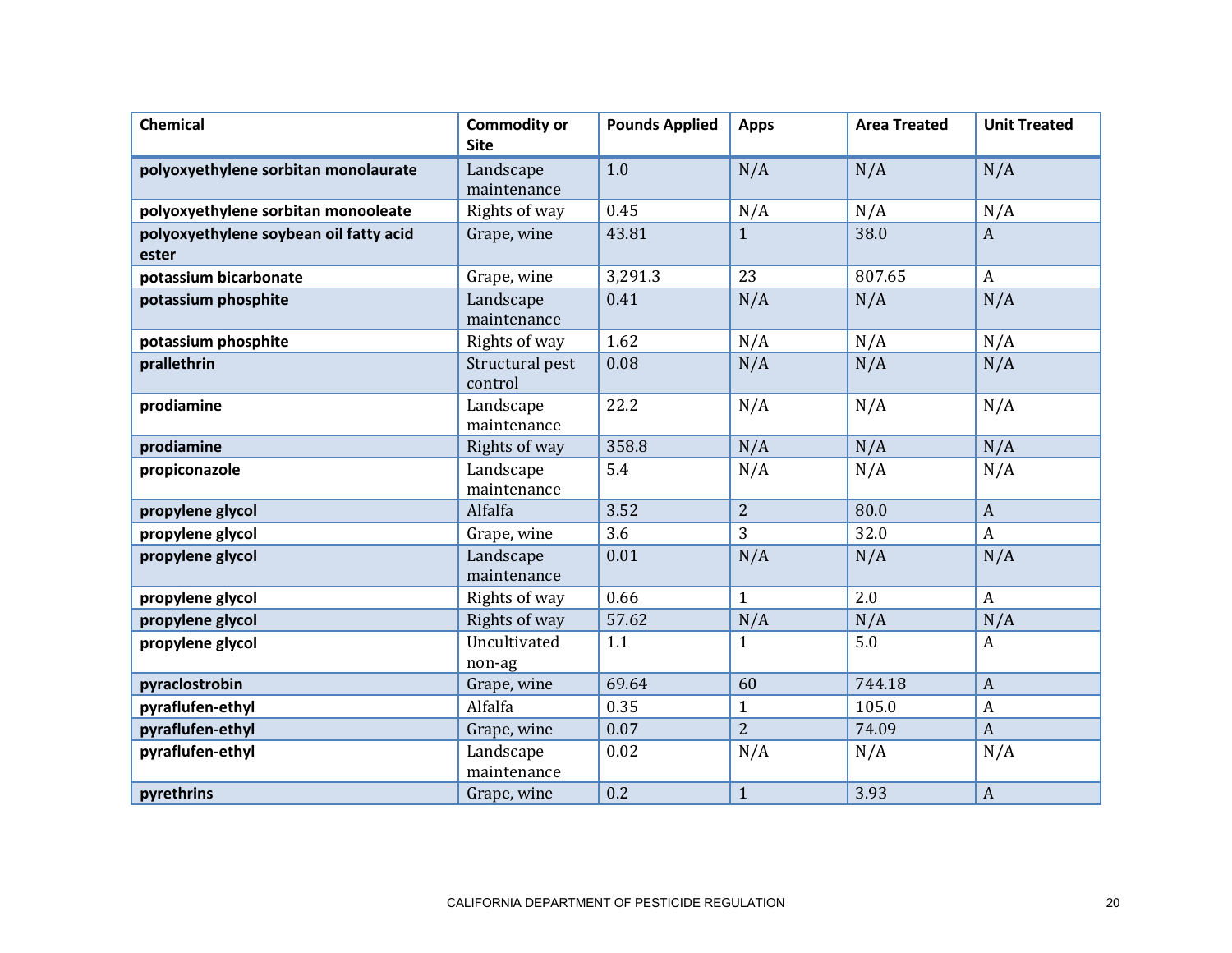| <b>Chemical</b>                           | <b>Commodity or</b><br><b>Site</b> | <b>Pounds Applied</b> | <b>Apps</b>    | <b>Area Treated</b> | <b>Unit Treated</b> |
|-------------------------------------------|------------------------------------|-----------------------|----------------|---------------------|---------------------|
| pyrethrins                                | Structural pest<br>control         | 1.29                  | N/A            | N/A                 | N/A                 |
| pyrimethanil                              | Grape, wine                        | 15.2                  | $\overline{2}$ | 39.7                | $\overline{A}$      |
| pyriofenone                               | Grape, wine                        | 45.93                 | $\overline{7}$ | 470.31              | $\boldsymbol{A}$    |
| pyriproxyfen                              | Structural pest<br>control         | 0.05                  | N/A            | N/A                 | N/A                 |
| pyroxsulam                                | Wheat (forage -<br>fodder)         | 4.22                  | 5              | 320.0               | $\boldsymbol{A}$    |
| gst 713 strain of dried bacillus subtilis | Grape, wine                        | 55.89                 | 11             | 352.63              | $\mathbf{A}$        |
| quinoxyfen                                | Grape, wine                        | 128.3                 | 74             | 1,401.37            | $\overline{A}$      |
| reynoutria sachalinensis                  | Grape, wine                        | 53.66                 | 6              | 116.0               | $\overline{A}$      |
| rimsulfuron                               | Grape, wine                        | 5.36                  | 15             | 160.68              | $\mathbf{A}$        |
| rimsulfuron                               | Landscape<br>maintenance           | 1.05                  | N/A            | N/A                 | N/A                 |
| rimsulfuron                               | Rights of way                      | 0.78                  | N/A            | N/A                 | N/A                 |
| saflufenacil                              | Alfalfa                            | 11.15                 | $\overline{4}$ | 251.0               | $\boldsymbol{A}$    |
| sethoxydim                                | Grape, wine                        | 19.61                 | $\overline{4}$ | 56.0                | $\boldsymbol{A}$    |
| silica aerogel                            | Structural pest<br>control         | 1.02                  | N/A            | N/A                 | N/A                 |
| silicone defoamer                         | Landscape<br>maintenance           | 0.02                  | N/A            | N/A                 | N/A                 |
| silica filled polydimethylsiloxane        | Landscape<br>maintenance           | < 0.01                | N/A            | N/A                 | N/A                 |
| simazine                                  | Grape, wine                        | 172.79                | 10             | 80.8                | $\overline{A}$      |
| sodium hydroxide                          | Grape, wine                        | 51.35                 | 43             | 495.05              | $\overline{A}$      |
| sodium hydroxide                          | Olive                              | 0.21                  | $\overline{2}$ | 1.5                 | A                   |
| sodium hypochlorite                       | Grape, wine                        | 13.22                 | 12             | 174.5               | $\overline{A}$      |
| sodium xylene sulfonate                   | Landscape<br>maintenance           | 0.27                  | N/A            | N/A                 | N/A                 |
| spinosad                                  | Olive                              | < 0.01                | $\overline{7}$ | 7.0                 | $\mathbf{A}$        |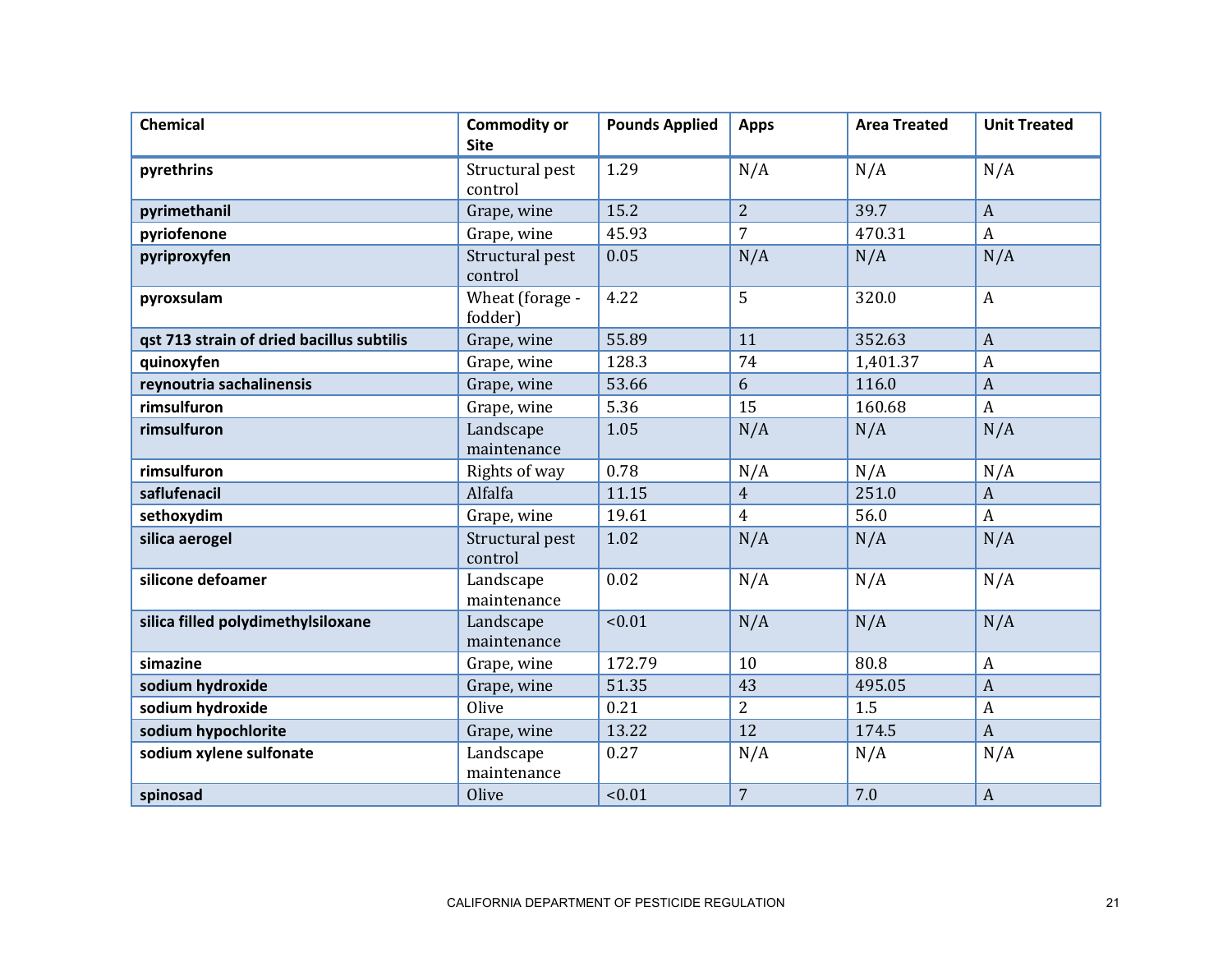| <b>Chemical</b>             | <b>Commodity or</b><br><b>Site</b> | <b>Pounds Applied</b> | <b>Apps</b>    | <b>Area Treated</b> | <b>Unit Treated</b> |
|-----------------------------|------------------------------------|-----------------------|----------------|---------------------|---------------------|
| spiromesifen                | Landscape<br>maintenance           | < 0.01                | N/A            | N/A                 | N/A                 |
| spirotetramat               | Grape, wine                        | 32.6                  | 14             | 260.0               | $\mathbf{A}$        |
| spirotetramat               | Landscape<br>maintenance           | < 0.01                | N/A            | N/A                 | N/A                 |
| strychnine                  | Grape, wine                        | 0.01                  | $\overline{2}$ | 28.3                | $\mathbf{A}$        |
| strychnine                  | Structural pest<br>control         | < 0.01                | N/A            | N/A                 | N/A                 |
| styrene butadiene copolymer | Grape, wine                        | 3.15                  | 3              | 32.0                | $\boldsymbol{A}$    |
| sulfentrazone               | Rights of way                      | 1.85                  | N/A            | N/A                 | N/A                 |
| sulfometuron-methyl         | Rights of way                      | 21.6                  | N/A            | N/A                 | N/A                 |
| sulfur                      | Grape, wine                        | 55,665.97             | 643            | 9,410.23            | $\boldsymbol{A}$    |
| sulfur dioxide              | Fumigation,<br>other               | 11.89                 | 13             | 595.0               | U                   |
| sulfur dioxide              | Fumigation,<br>other               | 89.25                 | N/A            | N/A                 | N/A                 |
| sulfuric acid               | Alfalfa                            | 1.41                  | $\overline{2}$ | 80.0                | $\mathbf{A}$        |
| sulfuric acid               | Rights of way                      | 0.26                  | $\mathbf{1}$   | 2.0                 | $\boldsymbol{A}$    |
| sulfuric acid               | Uncultivated<br>non-ag             | 0.44                  | $\mathbf{1}$   | 5.0                 | $\mathbf{A}$        |
| sulfuryl fluoride           | Structural pest<br>control         | 365.33                | N/A            | N/A                 | N/A                 |
| tall oil                    | Grape, wine                        | 8.51                  | $\overline{4}$ | 146.8               | $\mathbf{A}$        |
| tall oil                    | Landscape<br>maintenance           | 5.2                   | N/A            | N/A                 | N/A                 |
| tall oil                    | Rights of way                      | 1.25                  | $\mathbf{1}$   | 2.0                 | $\mathbf{A}$        |
| tall oil fatty acids        | Alfalfa                            | 14.8                  | 8              | 469.3               | $\boldsymbol{A}$    |
| tall oil fatty acids        | Grape, wine                        | 20.7                  | 89             | 1,361.25            | $\overline{A}$      |
| tall oil fatty acids        | Rights of way                      | 42.24                 | N/A            | N/A                 | N/A                 |
| tall oil fatty acids        | Wheat (forage -<br>fodder)         | 26.97                 | 12             | 714.0               | $\mathbf{A}$        |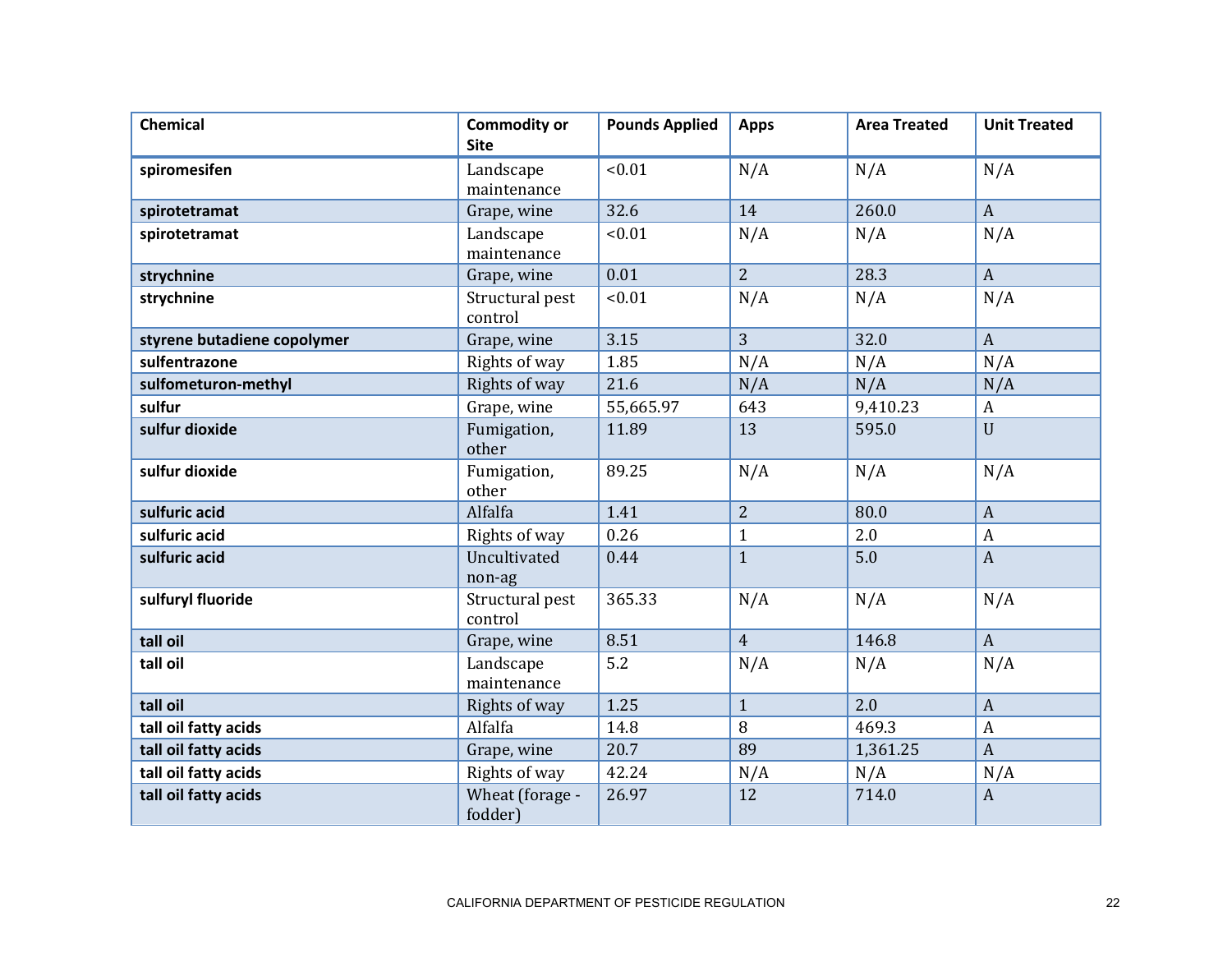| <b>Chemical</b>                 | <b>Commodity or</b><br><b>Site</b> | <b>Pounds Applied</b> | <b>Apps</b>    | <b>Area Treated</b> | <b>Unit Treated</b> |
|---------------------------------|------------------------------------|-----------------------|----------------|---------------------|---------------------|
| tebuconazole                    | Grape, wine                        | 138.97                | 61             | 1,302.75            | $\mathbf{A}$        |
| tebuthiuron                     | Rights of way                      | 4.8                   | N/A            | N/A                 | N/A                 |
| tetraconazole                   | Grape, wine                        | 24.96                 | 52             | 566.27              | A                   |
| tetramethrin                    | Structural pest<br>control         | 0.01                  | N/A            | N/A                 | N/A                 |
| alpha-[para-(1,1,3,3-           | Landscape                          | 1.03                  | N/A            | N/A                 | N/A                 |
| tetramethylbutyl)phenyl]-omega- | maintenance                        |                       |                |                     |                     |
| hydroxypoly(oxyethylene)        |                                    |                       |                |                     |                     |
| tetrapotassium pyrophosphate    | Landscape<br>maintenance           | 0.14                  | N/A            | N/A                 | N/A                 |
| thiamethoxam                    | Structural pest<br>control         | 0.04                  | N/A            | N/A                 | N/A                 |
| thiencarbazone-methyl           | Rights of way                      | < 0.01                | N/A            | N/A                 | N/A                 |
| thiophanate-methyl              | Landscape<br>maintenance           | 0.25                  | N/A            | N/A                 | N/A                 |
| thyme                           | Structural pest<br>control         | 0.03                  | N/A            | N/A                 | N/A                 |
| tribenuron-methyl               | Forage<br>hay/silage               | 0.31                  | $\mathbf{1}$   | 20.0                | $\boldsymbol{A}$    |
| tribenuron-methyl               | Wheat (forage -<br>fodder)         | 2.5                   | 5              | 320.0               | $\mathbf{A}$        |
| triclopyr, butoxyethyl ester    | Landscape<br>maintenance           | 193.58                | N/A            | N/A                 | N/A                 |
| triclopyr, butoxyethyl ester    | Rangeland                          | 271.61                | 3              | 4.45                | $\mathbf{A}$        |
| triclopyr, butoxyethyl ester    | Rights of way                      | 91.73                 | N/A            | N/A                 | N/A                 |
| triclopyr, butoxyethyl ester    | Uncultivated<br>non-ag             | 13.33                 | $\overline{2}$ | 90.0                | $\mathbf{A}$        |
| triclopyr, triethylamine salt   | Landscape<br>maintenance           | 33.96                 | N/A            | N/A                 | N/A                 |
| triclopyr, triethylamine salt   | Rights of way                      | 8.51                  | $\mathbf{1}$   | 2.0                 | $\boldsymbol{A}$    |
| triclopyr, triethylamine salt   | Rights of way                      | 202.56                | N/A            | N/A                 | N/A                 |